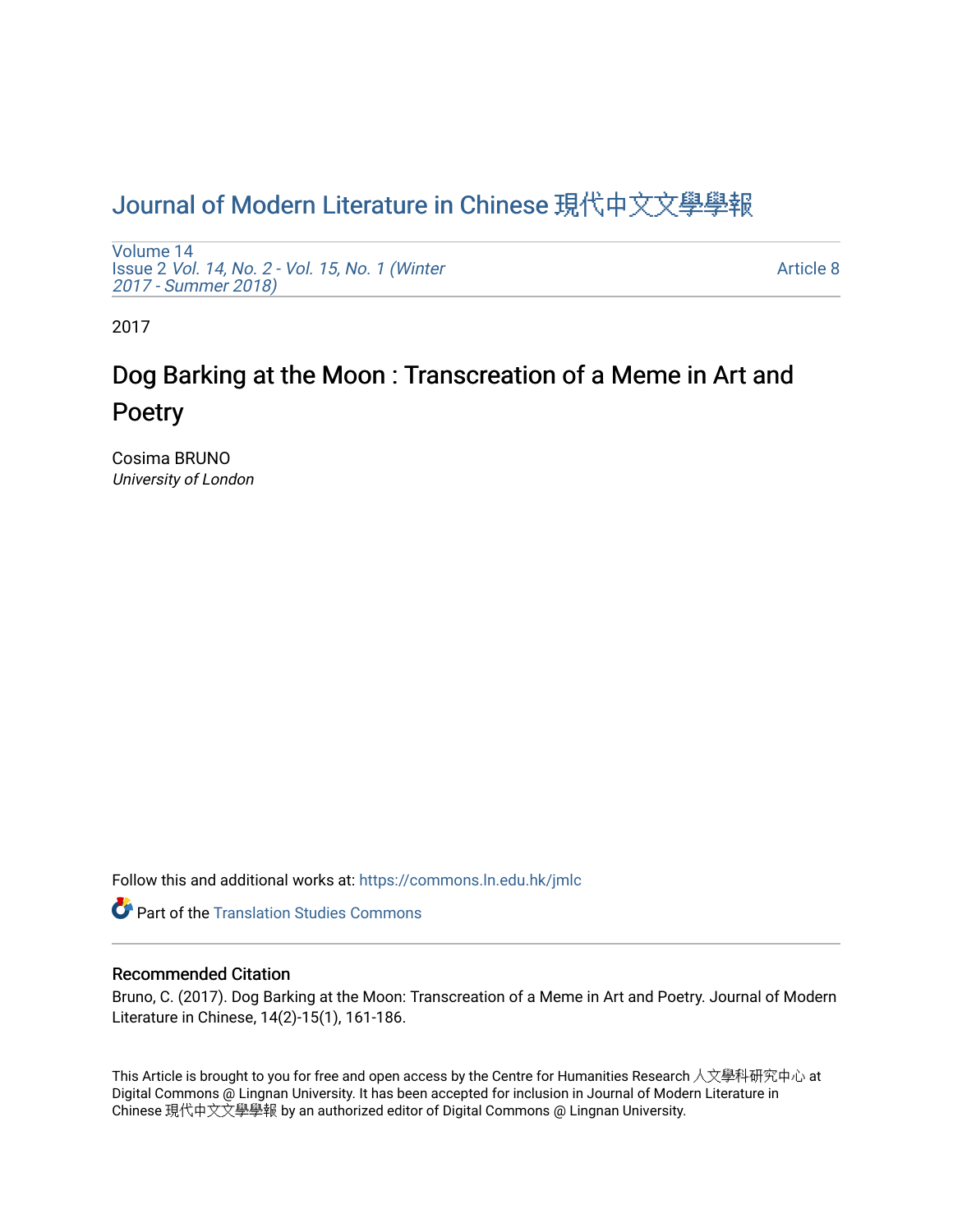## Dog Barking at the Moon: Transcreation of a Meme in Art and Poetry

Cosima Bruno

## Introduction

In *Empire of Texts in Motion: Japan, Korea and China* (2009), Karen Laura Thornber provides us with a convincing account of East Asian literary interconnections, demonstrating that modern Chinese literature constitutes a plural form that took shape within a context of "polyvectoral" intra-East Asian and worldwide transculturation. In modern times, Chinese and Taiwanese writers have translingually and transmedially interwoven large amounts of Japanese and Western art and literature with Chinese and Taiwanese cultural fabrics, "reversing the sinocentric cultural flow that had dominated East Asia for centuries" (Thornber 2009, 24–25). Translation, adaptation and allusion constitute essential elements of these writings, and become particularly evident when we zoom on a single image that occurs in a range of works across time and space.

Within this translingual and transmodal cultural context, this essay gathers together a rich assembly of texts from different artistic and cultural backgrounds that offer a broader perspective on the creative processes of translation in modern and contemporary poetry in Chinese. I critically reflect on the connection established between a text and its translation, juxtaposing fifteen texts that employ the meme of a dog barking at the moon, from an iconographic representation in a Tarot card to poems by four Taiwanese writers, to Astrid Alben's 2017 performance of a sound poem by Jaap Blonk.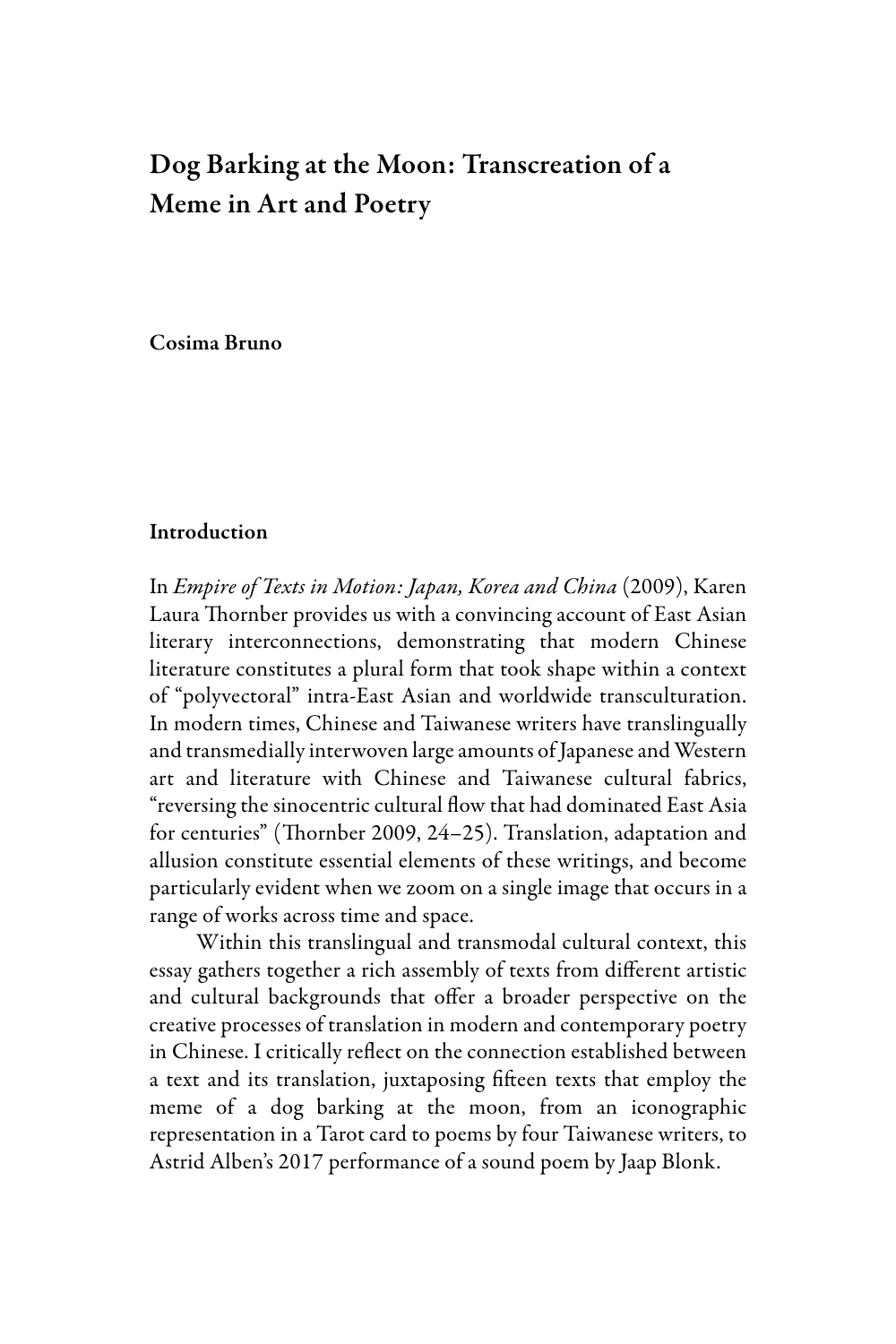Beyond the turbulent discussions over the comparative approach, I trace this small constellation of variations across different artistic traditions and media, from painting to writing to performance, focusing on the use of this single image throughout. The wide cultural spectrum of the texts under scrutiny will highlight the enduring role of the meme but equally its diachronic modifications, revealing the ways in which its signification has been transcreated, conceptualised and understood.

I explore the excitement that the meme has generated and continues to generate around the world as transcreation and "nomadic itineration" (Deleuze and Guattari 1988, 369) that is not transfer or influence, but a process inviting further adaptation:

[...] it is not exactly a question of extracting constants from variables but of placing the variables themselves in a state of continuous variation. If there are still equations, they are adequations, inequations, differential equations […].

From the perspective of nomadic itineration, texts inherently *move* and are recognized as changes and approximations.

The questions I raise in this essay pertain to the relations among the texts under scrutiny, and between language and thought, and to cultural (in)commensurability and (un)translatability. Does the meme refer to the same thing throughout, different linguistic and cultural contexts notwithstanding? And if not, how can it be different when what we are juxtaposing is in fact always and "simply" the sound-image of a dog barking at the moon? In tackling these questions through texts that generate meaning both experientially (visually and aurally) and conceptually (verbally), my hypotheses and my tentative answers will naturally link up with theories of language and translation, from Ludwig Wittgenstein's *Philosophical Investigations* (1986) to Emily Apter's *Against World Literature* (2013) and to Jacques Derrida's "The Animal That Therefore I Am" (2002).

## The Texts: A Line-up

In 1942, in the middle of the Sino-Japanese War, the Taiwanese poet Ji Xian 紀弦 (1913–2013) wrote a poem called "Dog Howling at the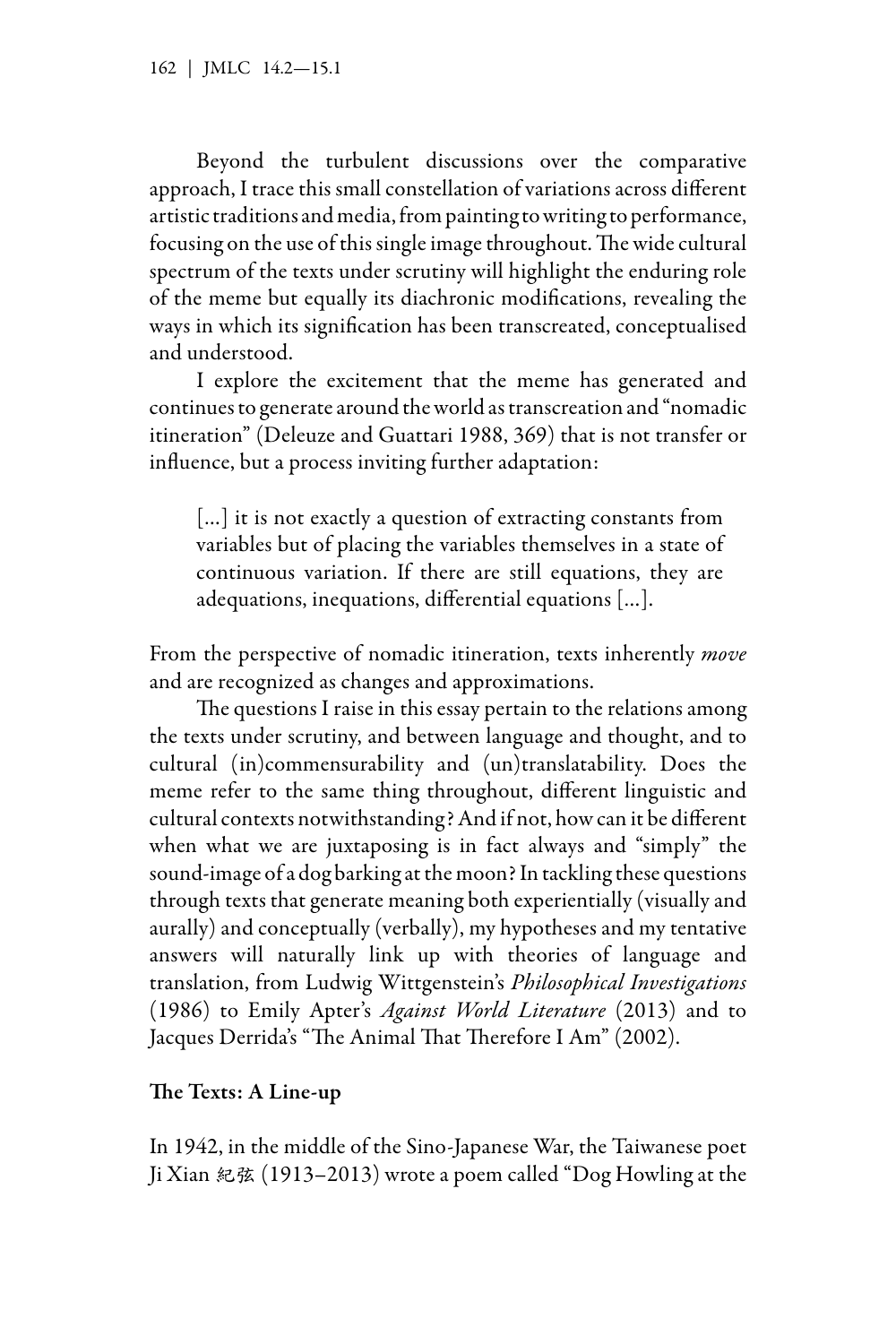Moon" 吠月的犬. In subsequent years, other Taiwanese poets were inspired by the same image, adopting it in their writings and engaging with its signification in various ways; they appear below. But in recognition of the ubiquity of the image and the fascinating questions it raises in relation to translation and transcreation and to the universal and the particular, I'd like to first position the material in a broader, international and intermedial context.

I'll start from the 18<sup>th</sup> card of the Tarot deck, "The Moon." There exist numerous versions of this card, from the mid-15<sup>th</sup> century when it was used as a playing card in various parts of Europe to the 18<sup>th</sup> century when it started being used for divination purposes, up until today. Most often, the scene depicted on the card is complex, as in this 1909 specimen by Pamela Coleman Smith [Fig. 1]. It features a wolf and a dog barking at a full moon, two side pillars or towers in the background and a crayfish in the foreground. The moon is anthropomorphised, with a face that appears to frown, as if disturbed by the barking. According to Arthur Edward Waite's 1910 interpretation, the dog and the wolf symbolise animal elements in human nature: they are "the fears of the natural mind," whereas "the path between the towers is the issue into the unknown." The moon symbolises intellectual light, diffusing "upon the unrest below," illuminating "our animal nature […] [that] strives to attain manifestation," as represented by the crayfish surfacing from the water but destined to return into the deep. Beyond all this is "the unknown mystery" (Waite 1910, 115).

The paper cutout "Dog Barking at the Moon" [Fig. 2] by the German Romantic painter Philipp Otto Runge is a much simpler illustration. The dog is depicted as looking at a partially obscured moon, with its neck stretched upwards. The work dates from 1800 and has been interpreted by Robert Rosenblum as representing a "strangely haunting opposition between terrestrial desire and skyborne inaccessibility" (Rosenblum 1988, 41).

Then there is the famous painting by the Spanish surrealist artist Joan Miró, "Dog Barking at the Moon" (1926) [fig 3]. The piece was intended as part of a series the artist called "painting poems," which included written texts. In the picture are a dog barking at the moon, a flying bird, the moon and a ladder. The smallness of the dog in the empty space, the peacefully flying bird and the ladder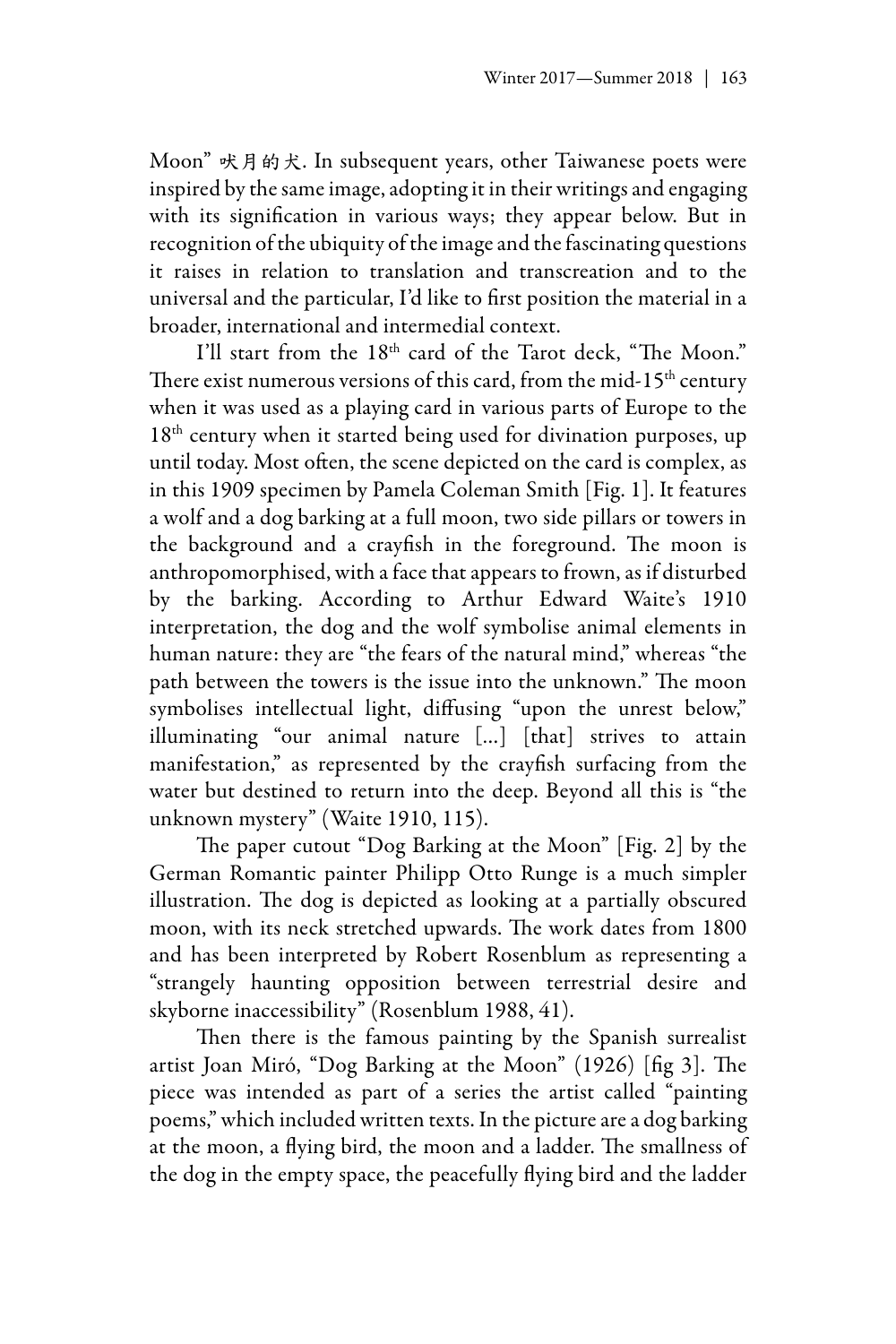





Fig. 3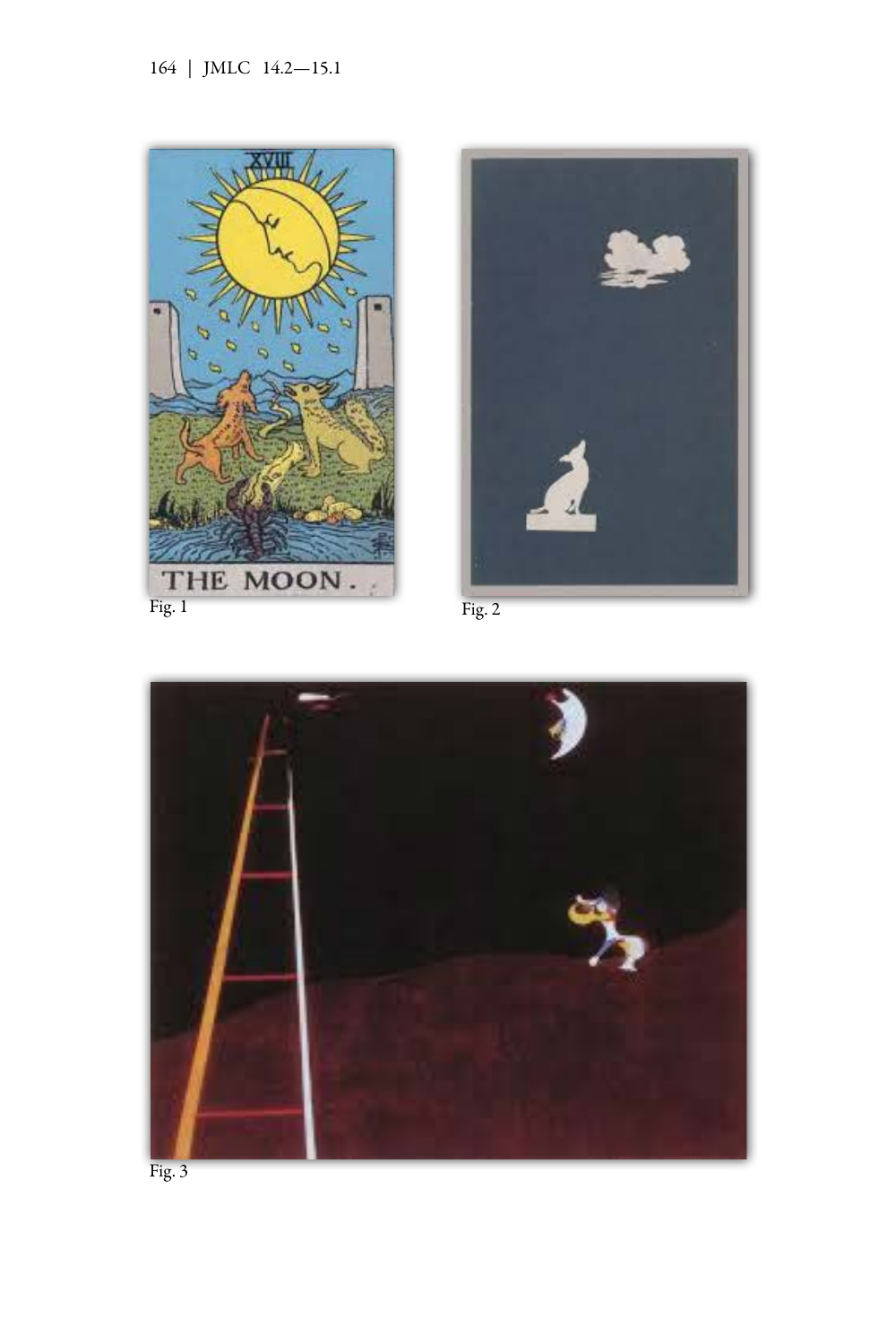that leads to a nowhere-in-the-sky convey futility and indifference, bringing to mind that "the moon does not heed the barking dogs," an idiom that is also found in Shakespeare's *Julius Caesar* (1623), when Brutus remarks: "I'd rather be a dog and bay the moon / Than such a Roman" (Shakespeare 1832, 44). This interpretation is supported by a preparatory sketch in which Miró adds to this "painting-poem" the phrase "You know, I don't give a damn," written in Catalan, in relation to the moon ignoring a dog's wistful yelps. Although these words do not appear in the finished painting, according to art critic Michael R. Taylor their meaning is conveyed through the vacant space between the pictorial elements, in what he calls a scene of "frustrated longing and nocturnal isolation" (Taylor 2007, 180). The simple background of the brown earth and the black night sky, the colourful dog and moon, and the ladder receding into the sky are also evocative of a surreal dreamscape that exudes nostalgic and metaphysical yearning. In the Catalan cap and in the empty space of the sky scholars have recognised the long shadow of Goya's disturbing "Dog" (1819–1823 ca.) [Fig 4].

We may conclude that Runge's, Goya's and Miró's works tell a story of descent, through the misery of a dog that would like to *as*cend to the moon, alone in the immensity of the night. Miró's ladder especially stresses this kind of narrative, with its verticality separating the realm of the dog below from that of the celestial body above. A barking dog that longs to climb the ladder to reach the moon suggests a desire for escape and transcendence as well as the isolation and loneliness of earthbound creatures. So much so that O'Keeffe, in "Ladder to the Moon" (1958) drastically revises the meme, eliminating the dog and leaving only the moon and the ladder in the middle of the picture. The absence of the dog can be seen to add to an abstract sense of spirituality or a dream-like atmosphere, but equally to diminish the desire for transcendence, through the obliteration of the earthbound creature.<sup>1</sup>

1 Research on this particular painting takes one to the ladder in Indian Hopi culture, where it symbolises the link between nature and cosmos. In the biography of the painter *Georgia O'Keeffe: A Life*, the author Roxana Robinson considers: "It is not difficult to read this painting as a selfportrait: the light, hopeful form of the ladder, balanced, serene, and radiant is poised between the vanishing glow of earthly day and the rich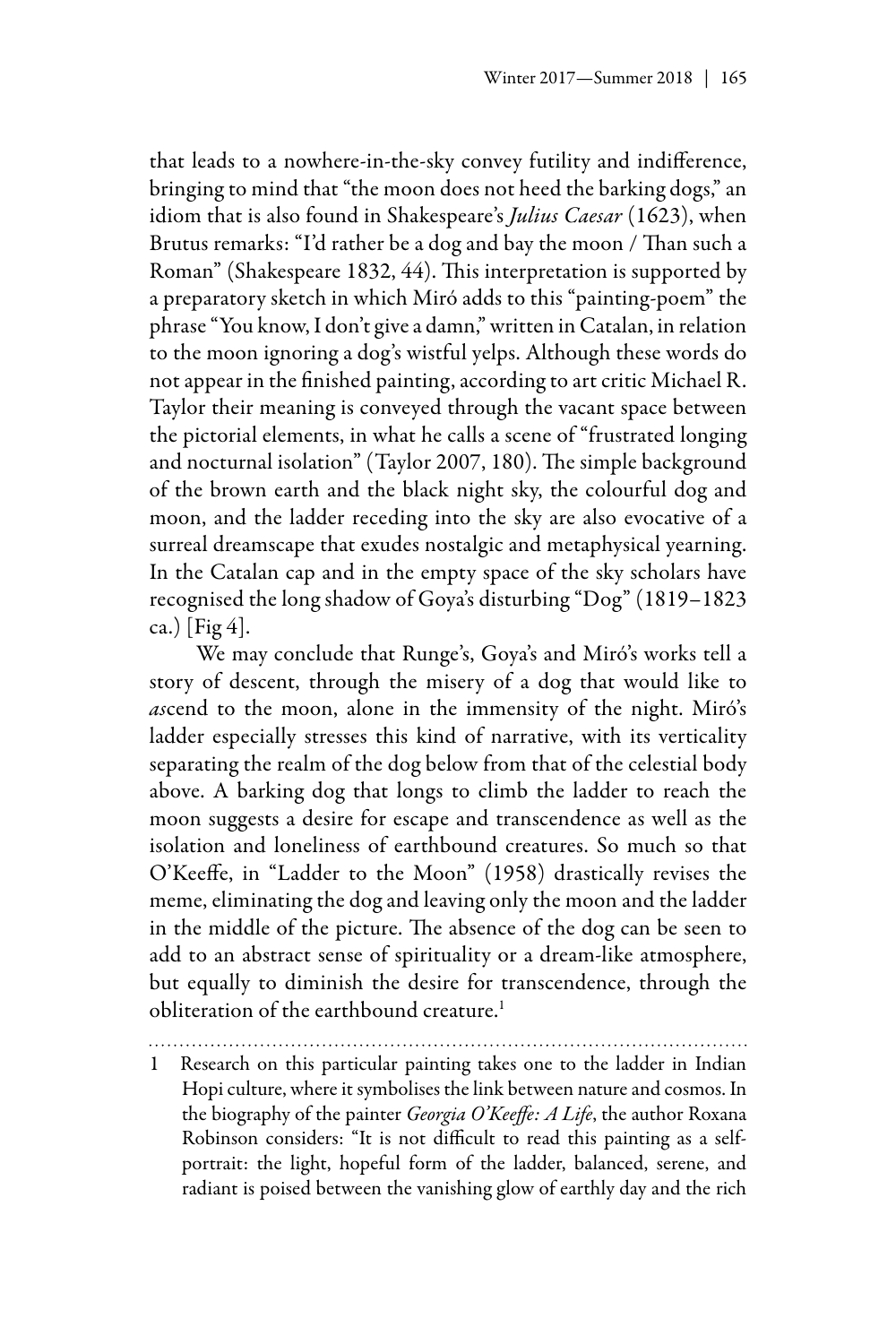

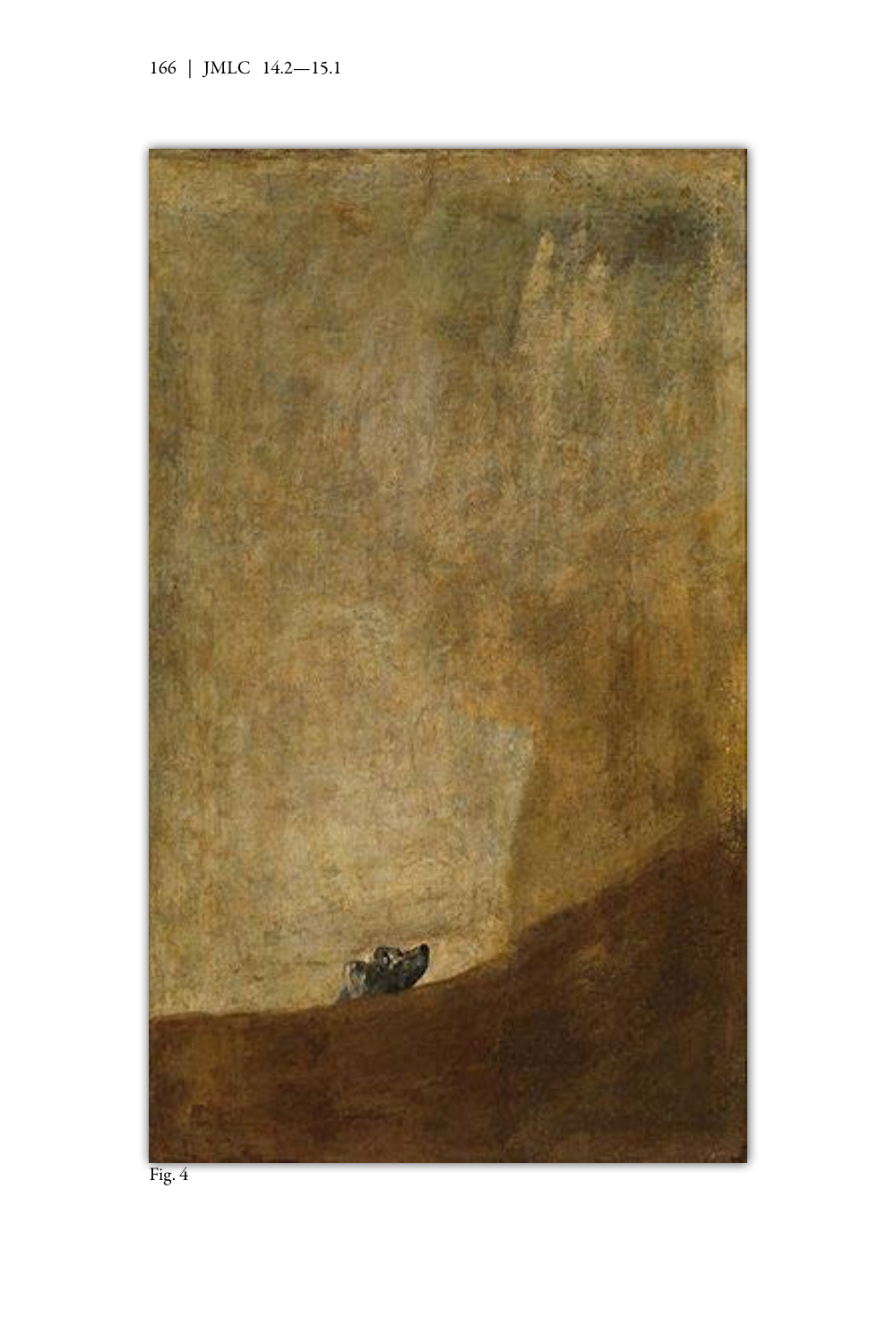

Yet another interpretation is found in *Howling Dog*, by the Swiss-born painter Paul Klee [Fig. 5]. Dated 1928, this painting can be seen as portraying "archetypical canine behaviour […] a wraith of a dog bays at the remote glow of the moon, an eerie sound that, through a meandering line, seems to penetrate the entire canvas" (Rosenblum 2006, 81). Miró's Mediterranean clear night is replaced by Klee's forest fog, which is harmoniously intertwined with the dog, through lines and curves. The scene appears to portray a world that is more commensurable with canine instincts, as it contains no ladders to climb and no hats to be worn. An echo of the Tarot card can be heard in this dog's howling, strenuously alerting us to the primal force of nature overturning reason. The scene is enthralling, as the howls fuse the dog with the forest.

blue night of the heavens" (Robinson 1989, 495). The painting and its title has also been adopted by a social care organization that uses the metaphor of the moon for "a world where every social care organisation is a vibrant, open, creative place where people want to come to live and people want to come to work," and the ladder as the means to reach the moon. See [http://www.laddertothemoon.co.uk/.](http://www.laddertothemoon.co.uk/)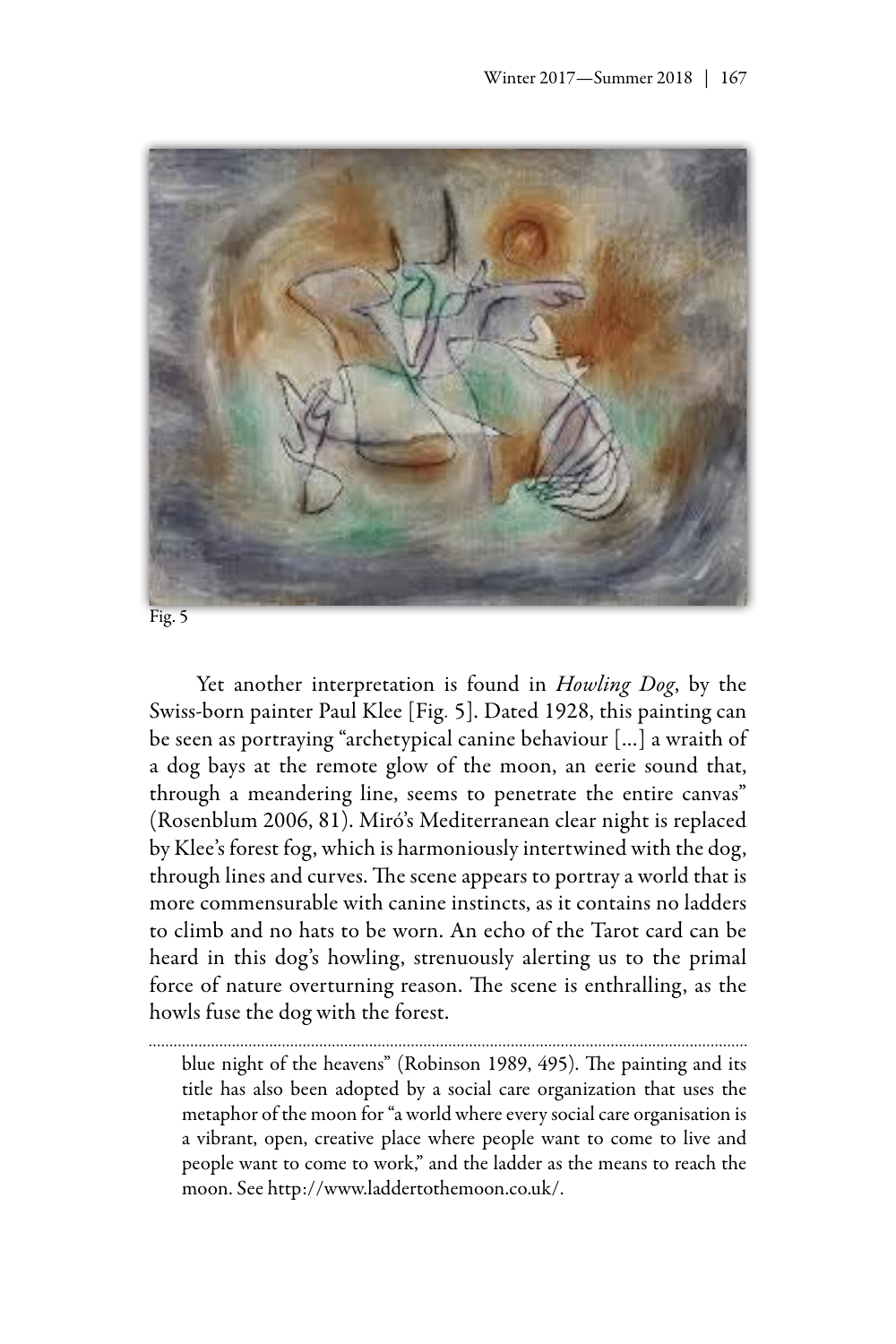My final visual text is an untitled piece by pop artist Keith Haring from 1982. His transcreation features an earth-dog barking not at the moon, but at a UFO. The dog is agitated, its muzzle surrounded by short lines, in a cartoonist representation of its sonorous barks at the flying object. Perhaps it is afraid of being abducted, but it could also be amused and wanting to play.

I will now move on to a series of verbal texts where the meme has itinerated, before docking on my principal four cases of poetic transcreations in Chinese.

\*

In "On the Vision and Riddle" in Nietzsche's *Thus Spoke Zarathustra* (1883), Zarathustra narrates his encounter with a dog howling next to its master's corpse, in a full-moon-lit night, provoking a dreary feeling of solitude:

Then, suddenly, I heard a dog *howling* nearby.

Had I ever heard a dog howl like that? […] And saw him too, bristling, with his head stretched up, trembling, in the stillest midnight, when even dogs believe in ghosts:

—so that I was moved to compassion. For just then the full moon was passing, silent as death, over the house: just then it stood still, a rounded glow—still upon that flat roof, as if upon alien property: - that was why the dog was terrified: for dogs believe in thieves and ghosts. And when again I heard that howling, I was moved to compassion once again.

[...] Between the cliffs I stood all at once, alone, desolate, in the most desolate moonlight.

*But a man was lying there!* And there! the dog, jumping about, bristling, whimpering. Now it saw me coming - then it howled again, then it *cried*: […]

Now guess for me the riddle that I saw then, now interpret for me the vision of the loneliest! (Nietzsche 2005, 137–38)

The dog is not barking but howling, and we are informed of the reason for its sorrowful howls: the death of its master and its sudden loneliness. The scene also conjures up the image of a poet that is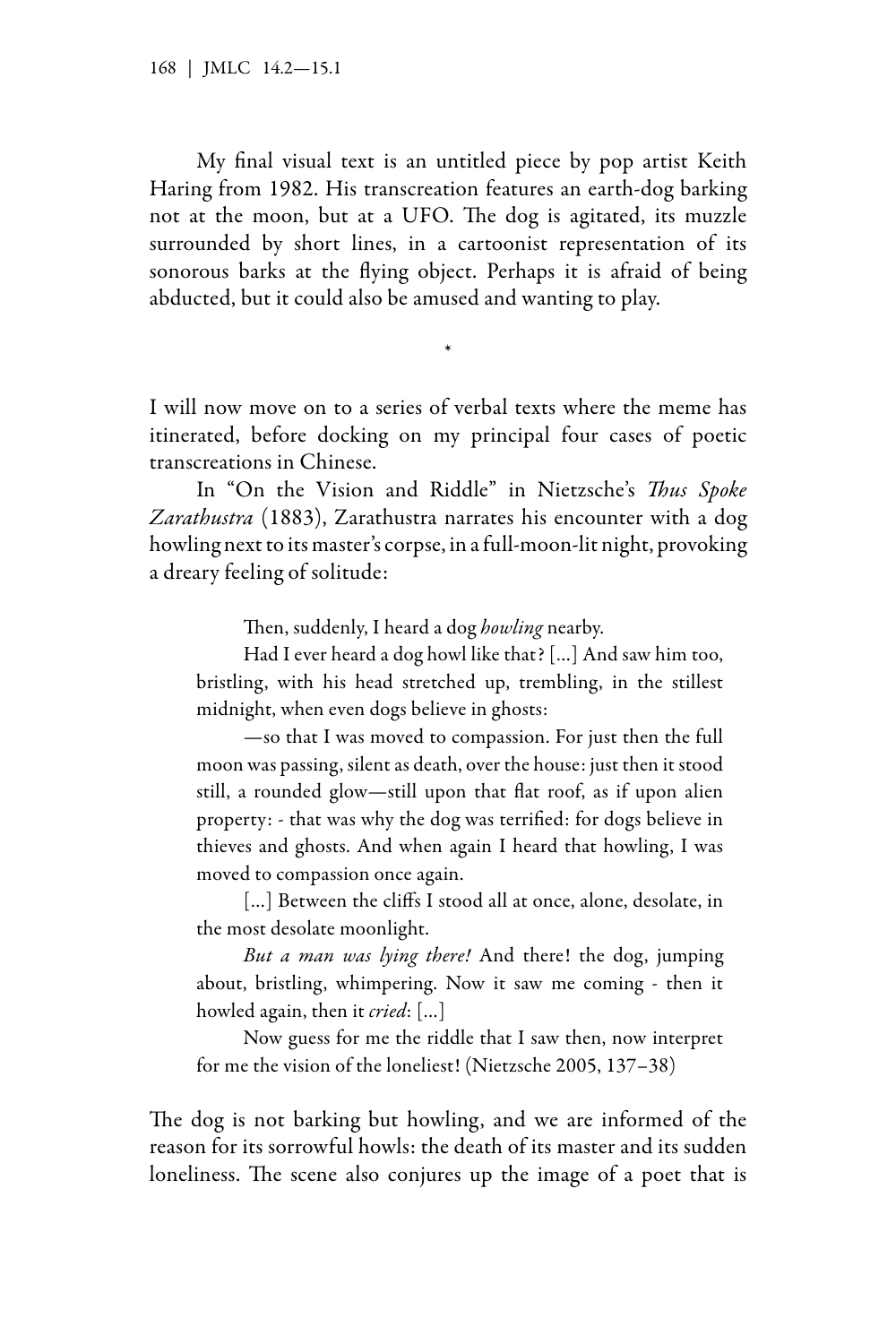reflective of the dog, and the imaginative union of animal and artist is conceived as the confluence of their feelings. The passage appears to speak to the theme of transience rather than transcendence, and to the sense of existential loneliness shared by the dog and Zarathustra.

Next, let us consider Hiroaki Sato's English translation of a poem by the Japanese surrealist poet Hagiwara Sakutaro 萩原朔太郎 called "Sad Moonlit Night" (1914), from Hagiwara's 1917 collection *Howling at the Moon*. "Sad Moonlit Night" presents a bleak and mournful scene, with a "pale," "unhappy" dog-poet, surrounded by a girls' choir with gloomy voices:

## Sad Moonlit Night

A damned thief dog, is howling at the moon above the rotting wharf. A soul listens, and in gloomy voices, yellow daughters are singing in chorus, singing in chorus, On the wharf 's dark stone wall.

Always, Why am I like this, dog, pale unhappy dog? (Hagiwara 2014, 22)

We don't know what specifically motivated the poet to use the figure of a dog in his poetry, but it does occur on several occasions. According to Ueda Makoto, Hagiwara's use of this meme "date[s] back to 1914, when he was an especially ardent admirer of Nietzsche" (Ueda 1983, 157). It is possible that this intertextual reference convinced the translator to use *howling* for the character *ni* 吠, whose dictionary translation is 'to bark.' Itineration is detectable in the fact that both in *Thus Spoke Zarathustra* and in "Sad Moonlit Night," the mellow, sad mood of the dog is given the narrative of a mournful event (the loss of its master in Nietzsche and an unspecified event in Hagiwara). Both texts use the meme to express a shared manifestation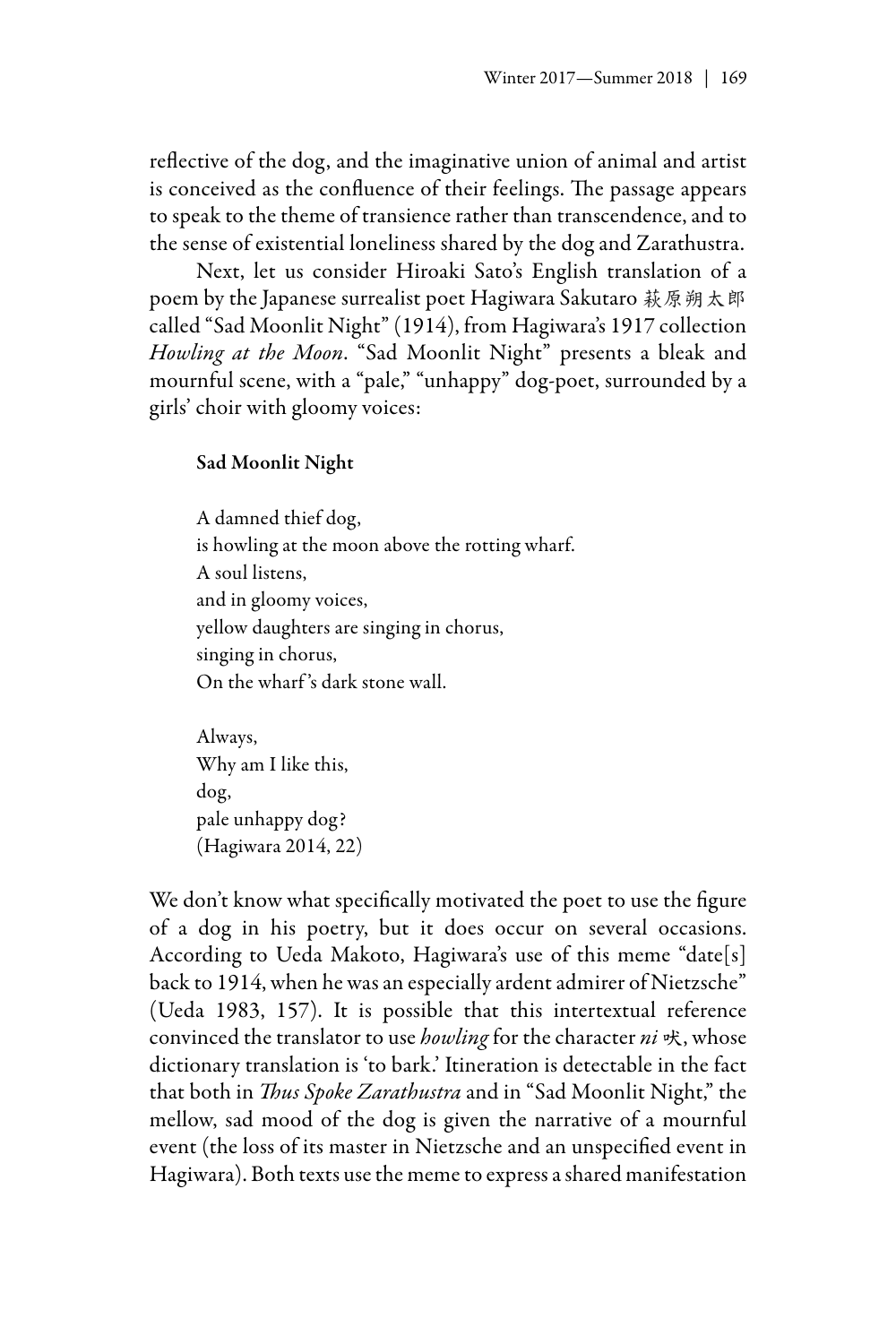of a persona's feeling of loneliness and sombre mood.

Some critics suggest that the title of Hagiwara's collection, *Howling at the Moon*, could have Edvard Munch's painting "Head of a Dog" as possible source, or Ishikawa's three-line tanka "Should the maidens hear me wail, / They'd say, / 'Tis like an ill dog barking at the moon'" (Cf. Hiroaki in Hagiwara 2014, 11; Ishikawa 1934, 41). At any rate, Hagiwara recorded the vision of a dog coming to him in his notebook and after extensive revisions it eventually reappears in the last two poems, "Sad Moonlit Night" and "Howling Dog." In the fourth version of "Howling Dog" Hagiwara changes "the poet" to "man," significantly broadening the implications of the poem, which then portrays the plight not just of the poet but of all men possessed by *shiseishin* (Ueda 1983, 159).

My next text is the 1942 poem by Ji Xian mentioned at the beginning of this essay. Ji Xian is generally considered a Taiwanese poet, but he was born and raised in the Chinese province of Hebei. In 1936 he went to Japan to study poetry and art, until the beginning of the Sino-Japanese War in 1937, when he returned to China. In 1948 he moved to Taiwan. Almost thirty years later, in 1976 he relocated to the United States, where he resided until his death in 2013. "Dog Howling at the Moon" was written in the middle of the Sino-Japanese War, when the poet was still in China. In Denis Mair's translation:

## Dog Howling at the Moon

A train rolls by and out of sight, carrying a dog that howls at the moon. The tracks heave a sigh of relief. Songs with personality arise from all sides from naked girls astride giant cacti, A chorus with no consistent meaning, Discordant sounds on all sides. Dark shadows of cacti recline on the flatland. The flatland is a suspended disc. The fallen train does not crawl back from the curved horizon, But forlorn howls have struck the moon's gong and now bounce back To swallow the voices of girls singing. ( Ji 2000, 76–77)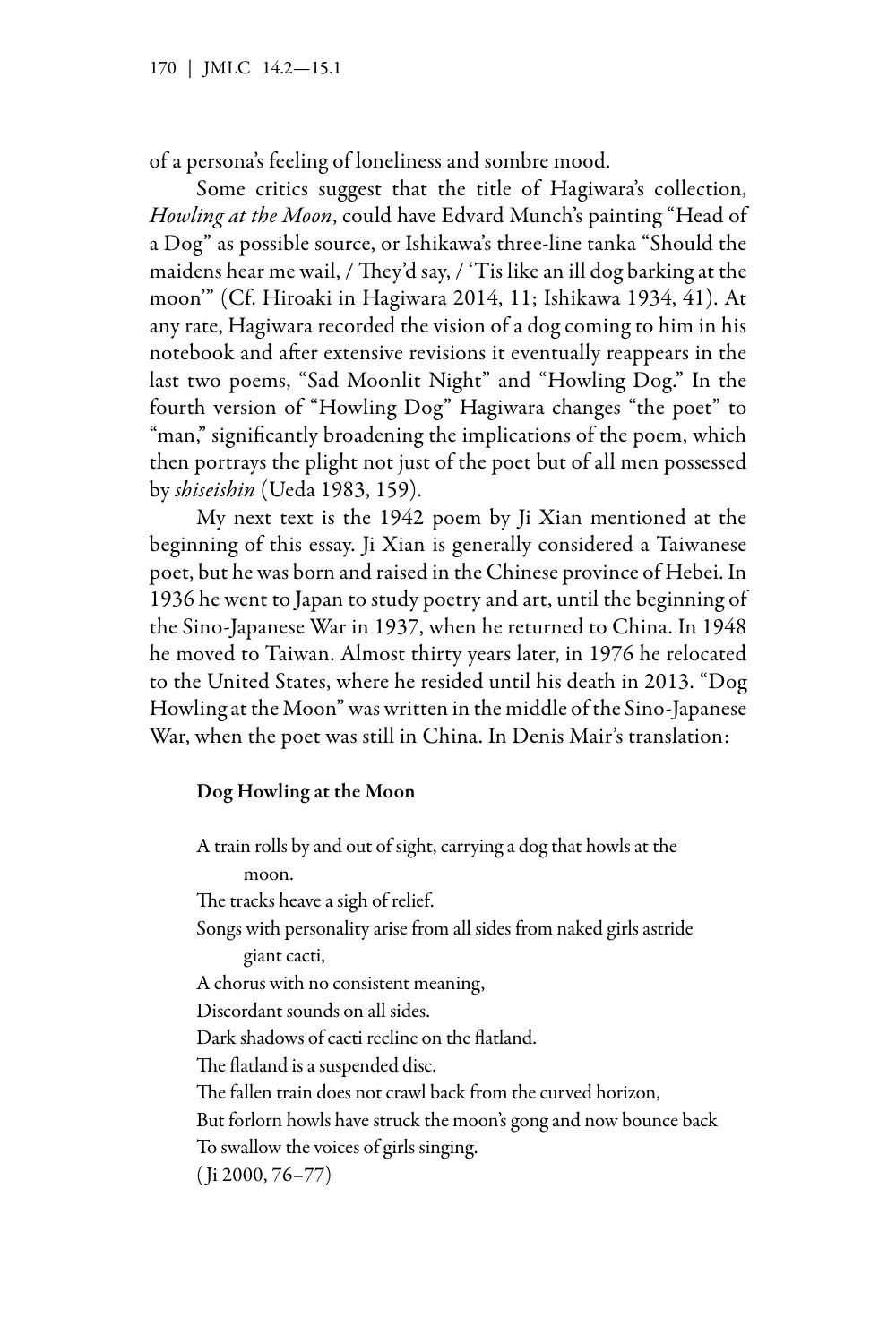#### 吠月的犬

載著吠月的犬的列車滑過去消失了。 鐵道嘆一口氣。 於是騎在多刺的巨型仙人掌上的全裸的少女們的有個性 歌聲四起了: 不一致的意義, 非協和之音。 仙人掌的陰影舒適地躺在原野上。 原野是一塊浮著的圓板哪。 跌下去的列車不再從弧形地平線爬上來了。 但打擊了鍍鎳的月亮的淒厲的犬吠卻又被彈回來, 吞噬了少女們的歌。 ( Ji 2008, 15)

Michelle Yeh has discussed Ji Xian's (and Shang Qin's 商禽 [1930– 2010] and Chen Li's 陳黎 [b. 1954]) poem in reference to Miró, but from a substantially different perspective than that of the present analysis. First of all, as evident from the title of her essay, "From Modern to Contemporary: Starting from Miró's 'Dog Barking at the Moon," Yeh's analysis operates within the framework of artistic influence, using the "transfer" approach. She recognizes the origin of artistic transfer in Miró's painting, and its end points in Ji Xian's, Shang Qin's and Chen Li's poems. At variance with this approach, I submit that a point of origin is difficult if not impossible to track, and Miró's is but one famous text among many other nomadic itinerations. Yeh comments on the theme of fleeting human life and the use of "fantastic images" (Yeh 1994, 9). She notes the disappearance of the ladder depicted in Miró's painting and sees it replaced by the train in Ji Xian's poem. She understands the replacement as reducing "the incongruity" of the source text and interprets the naked girls singing on a giant cactus in a desert as "adding a fantastic touch to the scene" (Yeh 1996, 343). Conversely, I see the railroad track—not the train—as replacing the ladder, horizontal rather than vertical, a liberty that transforms a transcendental vertical distance into a spatio-temporal horizontal distance. Yeh does not connect Ji Xian's poem with Hagiwara's, which I find a useful interlacing feature for understanding of the entrance of the naked girls into Ji Xian's text-world. In the absence of this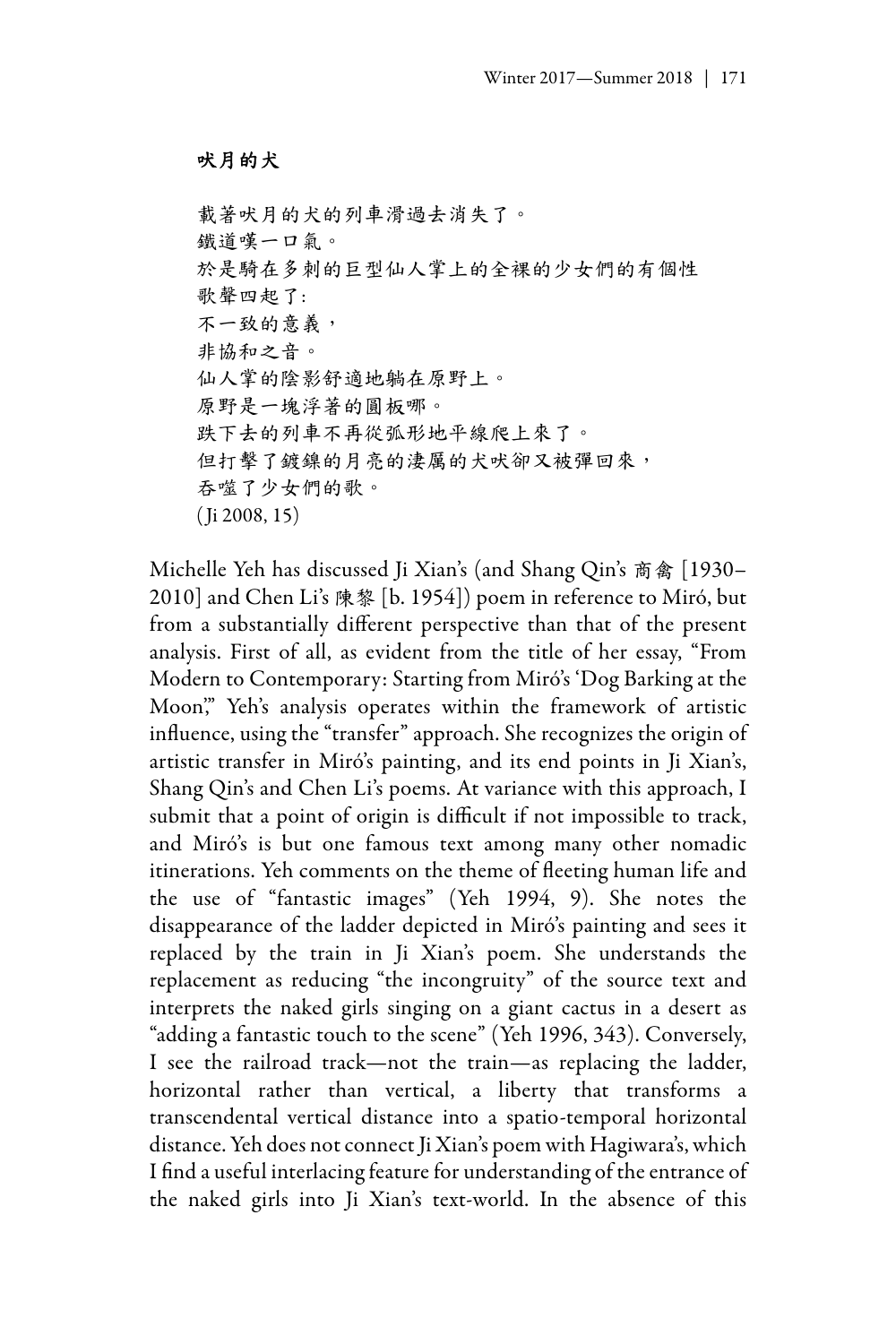reference, in Yeh's reading the girls become a "fantastic touch" and an allusion to "western pictorial modernity" (1994, 8-9); I read the girls as primarily an extra reference to sound itinerating through Hagiwara, perhaps a classical reference to the Muses in a mythological world such as that of Orpheus. Like the Muses, women who find themselves in a garden of flowers have erotic connotations in Chinese symbolism, suggesting the hope of attracting a butterfly, that is: a male partner. The image also invites a sexual reading, with the cacti as phallic symbols ridden 騎 (*qi*) by naked women.

Ji Xian's sound-image invokes the precedence that sound can take over the visual image in certain situations, for instance when a noisy "protagonist" has just left our line of vision. His recreation of Miró's painting presses past the central role of the dog in the text, and noise and movement fill the text-world, with sound exuding energy and taking central stage, bouncing back from the gong-moon. The scene is whirling, moving horizontally rather than vertically on the semi-sphere of the earth. Even though the dog is barking—or, in Mair's translation, howling—at the moon, the fact that it is moving on a running train reduces verticality. Furthermore, an important variation is that Ji Xian's dog receives a response from the moon, even if this is merely the echo of its own barking. The disappearance of the dog leaves a world devoid of the persona but resounding with its barking, which has swallowed the girls' song. Ji Xian's world is much more theatrical, propelling the dog and pulling together all the cacophonic, discordant sounds.2

Miró's paintings were also transcreated in a number of surrealist poems by the Sichuan-born Shang Qin, who, like Ji Xian, migrated from China to Taiwan in 1948. Elements from Miró's art are so frequently detectable in Shang Qin's work that poet and critic Bai Ling白靈 has defined a portion of his poetry as "Miró-style Shang Qin" 米羅式的商禽 (2016, 73–74). In the prose poem "My Amoeba Kid-Brother" 阿米巴弟弟 (Amiba didi) (1960), with Shang Qin's permission, translator Steve Bradbury added the descriptive epigraph "After Joan Miró's 'Dog Barking at the Moon," which is not included in the original poem.

<sup>2</sup> In a 1964 poem this dog becomes a wolf, wandering alone, launching his "constant, echoing howls" that "shake the empty sky and earth," like percussion. See Ji Xian's "The Solitude of the Wolf " (1993, 51).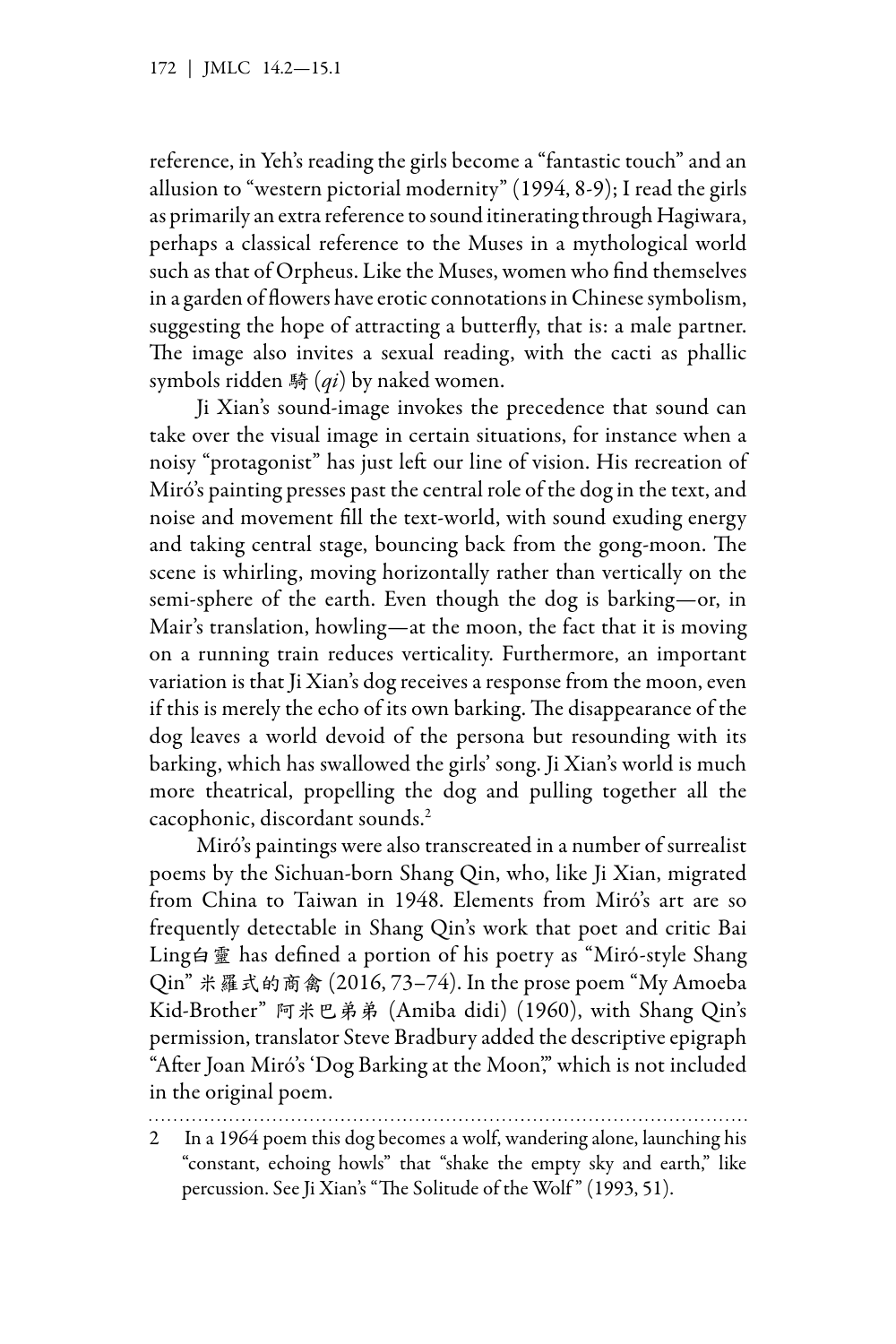#### My Amoeba Kid Brother

After Joan Miró's "Dog Barking at the Moon"

The angry little fellow plucking at my khaki shirttail as I barrel down the stairs is my amoeba kid-brother, whose invitation I only managed to turn down after endless hemming and hawing. The kid is an absolute beast, a dog barking at the moon. The scruff of his neck says: "How come you don't wanna come up to my place? You saw the ladder, how long and narrow it is. You got a nest of your own in town, with stars?"

Weird how anyone could have a kid brother like that, "clean and dirty at the same time." Like a hand or the paw of a raccoon. I bet the underside of that paw is the spitting image of a pangolin's front foot. A guy has an amoeba kid-brother who simultaneously resembles a raccoon and a pangolin, and I throw scores of shadows on the midnight streets.

## 阿米巴弟弟

拉著我草綠色衣角的小孩,哭打著從樓梯上退下來的阿米 巴弟弟,對他的邀請我支吾地拒絶了。這簡直是一隻嗥月 的獸,他的頸子說:為什麼不到樓上我的家去?那時你看 見梯子,又細又長,你在城裡有一個窩和一些星子嗎? 我奇怪人有一個這樣的弟弟「是既乾淨又髒的?」像 一隻手,浣熊的,我想其掌心一定像穿山甲的前爪。一個 人有個阿米巴弟弟既像浣熊又像穿山甲,而我在夜半的街 頭有數十個影子。 (Shang 2006, 19).

A child is superimposed on the figure of the dog; the ladder is reintroduced into the text-world, but the theme of transcendence is gone. The scene is exquisitely worldly, with no metaphysical or transcendental overtones. In addition, there is an upside-down inversion, with the kid-brother dog upstairs. Perhaps because this is a prose poem,<sup>3</sup> the dog barking at the moon is less a sound-image and

3 I am intrigued by the hypothesis according to which the way animals are employed rhetorically may be affected by the literary genre in question. As Hagiwara, Derrida and others have suggested, it might well be that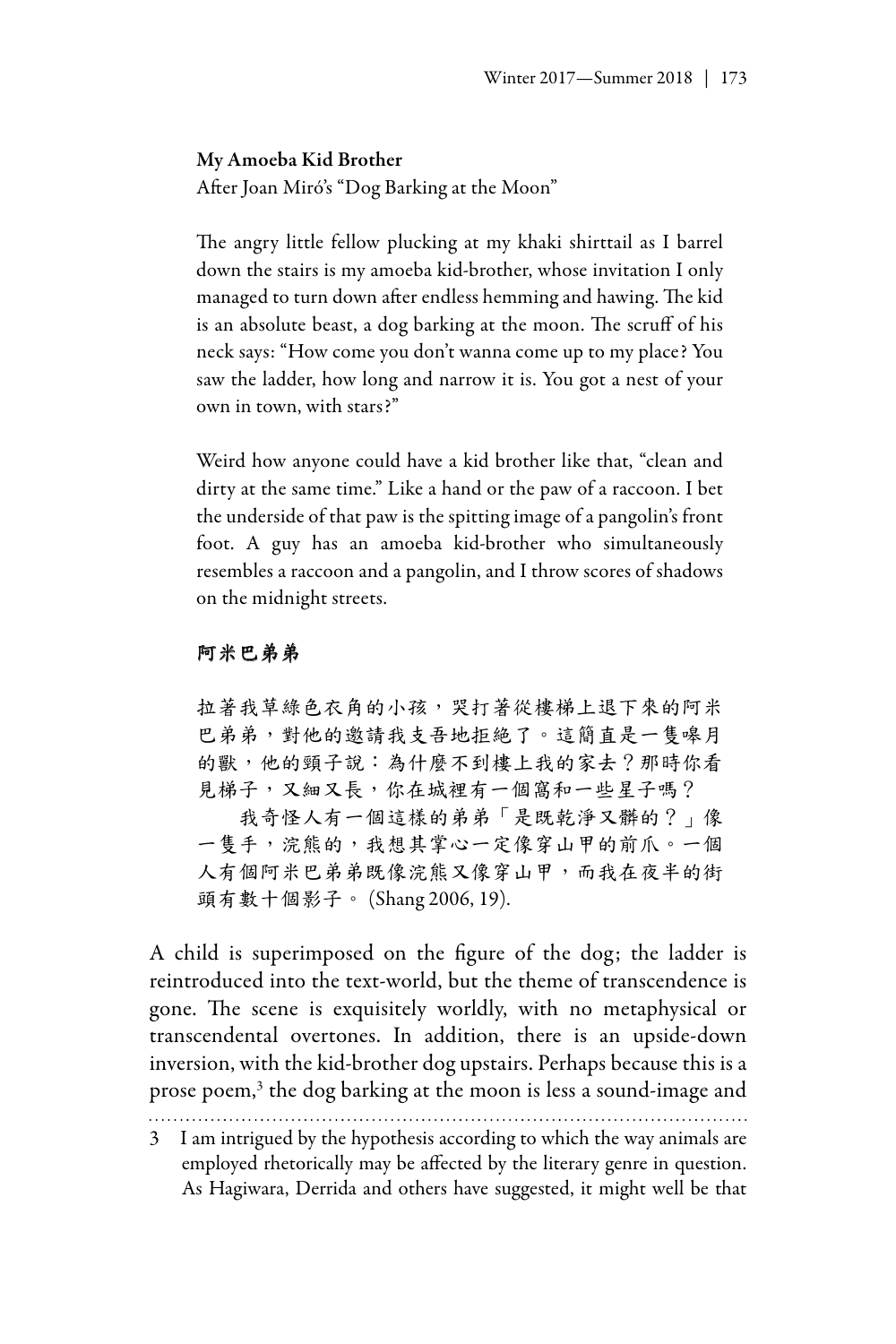more a metaphorical signifier of the annoying behaviour of a person (the kid-brother) addressing someone else who pays no attention (the elder brother).

Chen Li's 1990 poem "Dog Barking at the Moon" 吠月之犬 has been discussed by both Michelle Yeh and Joyce Liu. Comparing it with Ji Xian's eponymous piece, Yeh notes that while "Ji's barking dog represents the individual," Chen's "stands opposite to a collective persona (we)" (Yeh 1994, 10). For Liu, "the black background in Miró's painting becomes for Chen Li a figure of the Taiwanese collective unconscious, with suppressed or forgotten memories" (944). As in Ji Xian's poem, the elements of the meme are involved in a spatio-temporal theme. But while in Ji Xian this is enacted by movement, in Chen Li space and time only mark the persona's distance from home. The dog itself is a dreadful creature sent by raging Time, biting off pieces from the plural persona, who finds herself far away from her family members and is only reunited with them in a photo album. The moon is just a stamp obscured by the postmark. Here is the poem, in Chang Fen-ling's translation and in the original:

## Dog Barking at the Moon

Time sets its dog biting us. It bites off our sleeves, leaving two or three rags of oblivion. We cross the street to buy sugar, finding a deserted arm, not sure whether to drop it in the nearest mailbox or not. Maybe our parents on the trip will receive it at a distant hotel. Maybe it is hanging at the door of the railroad station. Every five minutes out of the loud-speaker comes the announcement: "A deserted arm to be identified at the information desk." We don't believe they are our long-departed relatives: childhood handkerchiefs, exercise books, lipsticks and fiction and (by extension) prose poetry employ animals for different communicative and cognitive purposes from art and poetry (Ueda 1983, Derrida 2002). Regrettably, in this essay, I do not have enough examples of prose to substantiate or invalidate the hypothesis.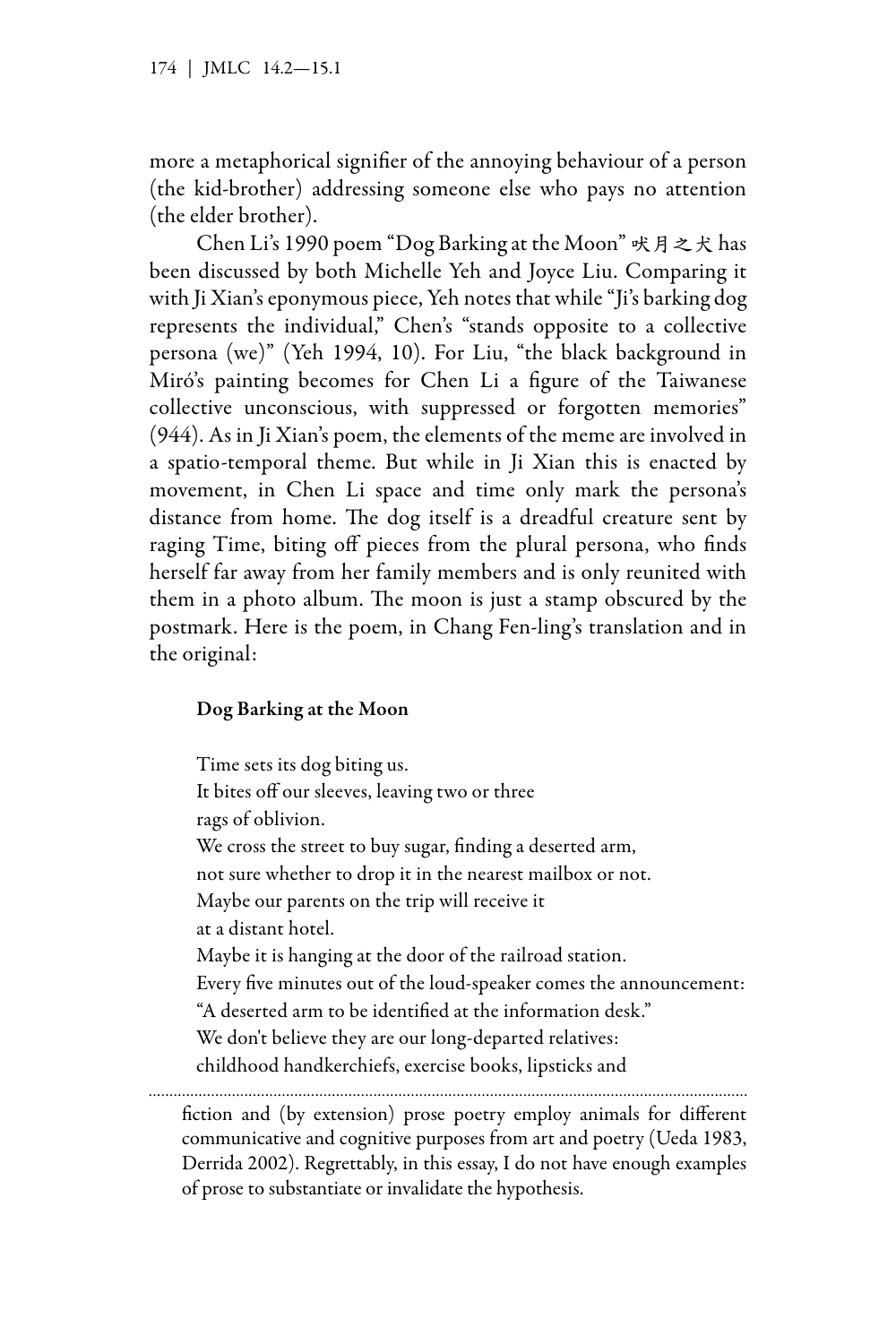brassieres of the beloved, diplomas. We pick up the toys scattered about on the ground. They are heard to say, "It hurts." The moon is pasted on the sky like a stamp obscured by the postmark. We write letters with ball point pens of starlight and mail them to God, who lives north of the air-raid shelter, and two express conductresses in red skirts and red hats push the pushcart by and ask if he'll buy some medicine. Of course it's bitter, still he sends us a family photo: the war-fostered colonel, the black-skinned procuress, tomcat Gigi, the unmarried old maid A-lan they are all there, on the platform of time, facing a dog barking at the moon with wide-open eyes. They are waiting to pass by us once more. We open the stamp album, suspiciously searching out seemingly familiar cries. Maybe that's what they call family reunion. (Chen 1990a)

## 吠月之犬

時間讓它的狗咬我們 它咬斷我們的袖子,留下兩三片 遺忘的破布 我們過街買糖,撿到一條被棄置的手臂 不敢確定是不是該把它投進最近的郵筒 也許正在旅行的我們的父母會在遠方的旅店 收到它們 也許它就掛在火車站門口 擴音器每隔五分鐘播報一次: 「遺失手臂的旅客請到服務台認領」 我們不相信那些是離散多年的我們的親友 童年的手帕,作業簿,愛人的 唇膏,胸罩,畢業證書 我們拿起那些掉了一地的玩具 聽到它們說痛 月亮像一枚被郵戳模糊了的郵票貼在天空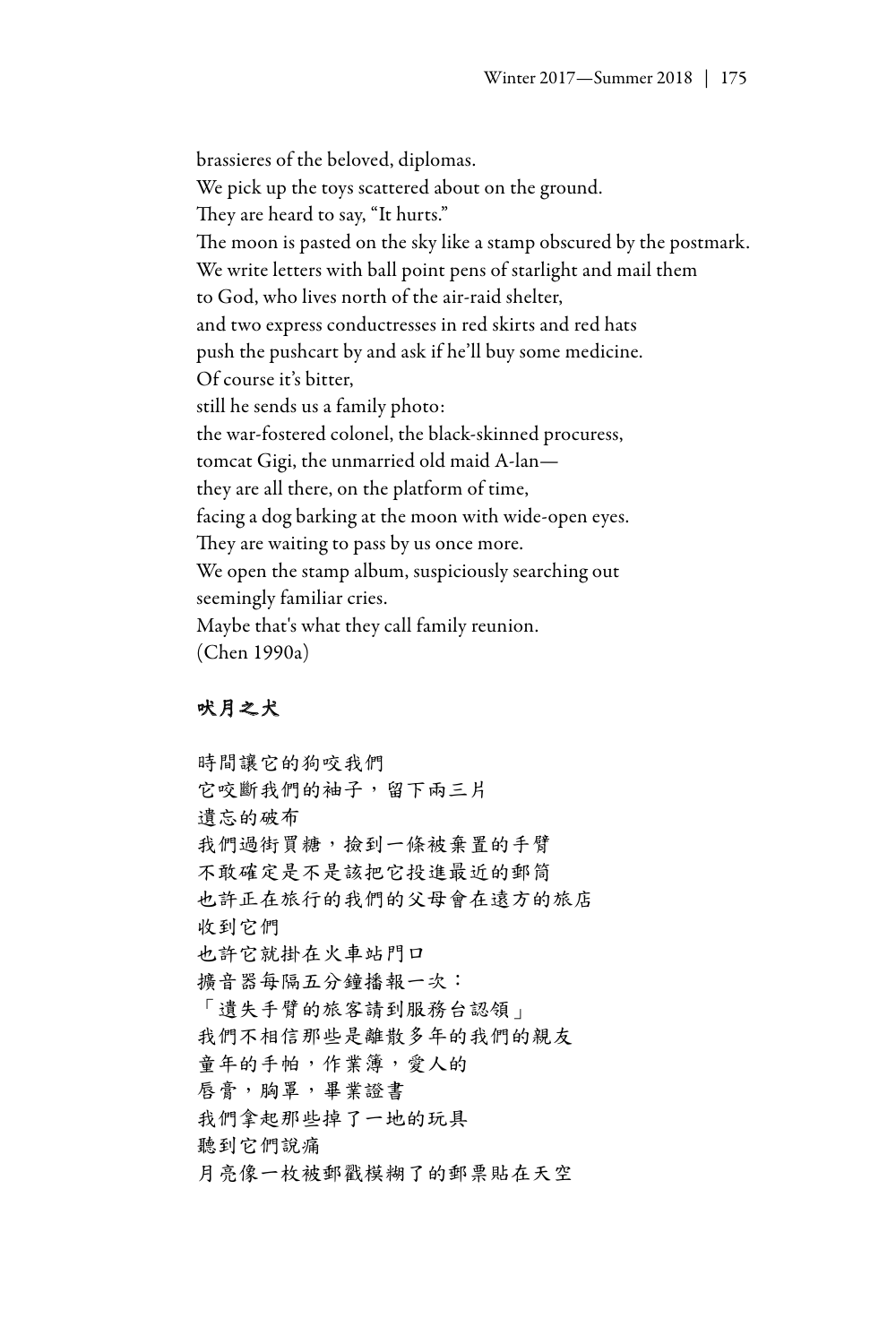我們用星光的原子筆寫信,寄給上帝 他住在防空洞北邊 而兩個穿紅裙子戴紅帽子的飛快車小姐 推著手推車問他要不要買藥

而那自然是苦的 但他還是送給我們一幅家庭照 被戰爭扶養的上校,黑肉鴇母 雄貓姬姬,終身不嫁的老處女阿蘭 他們全都在那裡,在時間的月台上 對著一隻張眼瞪視的吠月之犬 等候與我們重新擦身而過 我們打開集郵簿,半信半疑地翻出 一枚枚似曾相識的叫聲 也許這就是他們所說的家庭團圓 (Chen 1990b)

Ling Yu 零雨 (b. 1952) is another Taiwanese poet who was inspired by the meme. Her "Names Vanished from the Map" 消失在地圖上的 名字 (1992) has a first section entitled "Kungtung Mountain" 崆峒, describing a nocturnal scene containing elements that remind us of Mirò's painting. In the last stanza, the "dogs," now plural, "stride up a wooden staircase," chewing up the edges of the malevolent moon. In Andrea Lingenfelter's translation:

## Kungtung Mountain

I walked far away in a dream and then I came back. First light gone, getting close to noon, imitated a bird imitating a human voice. Just as before a house by the road, tiny insects imitating a human voice strode up a wooden staircase, swung in the mirror. Dreamed until midnight

Fought as far as Kungtung, every last soldier This was as far as the old man got There was snow in summer, many men lost feet and others lost hands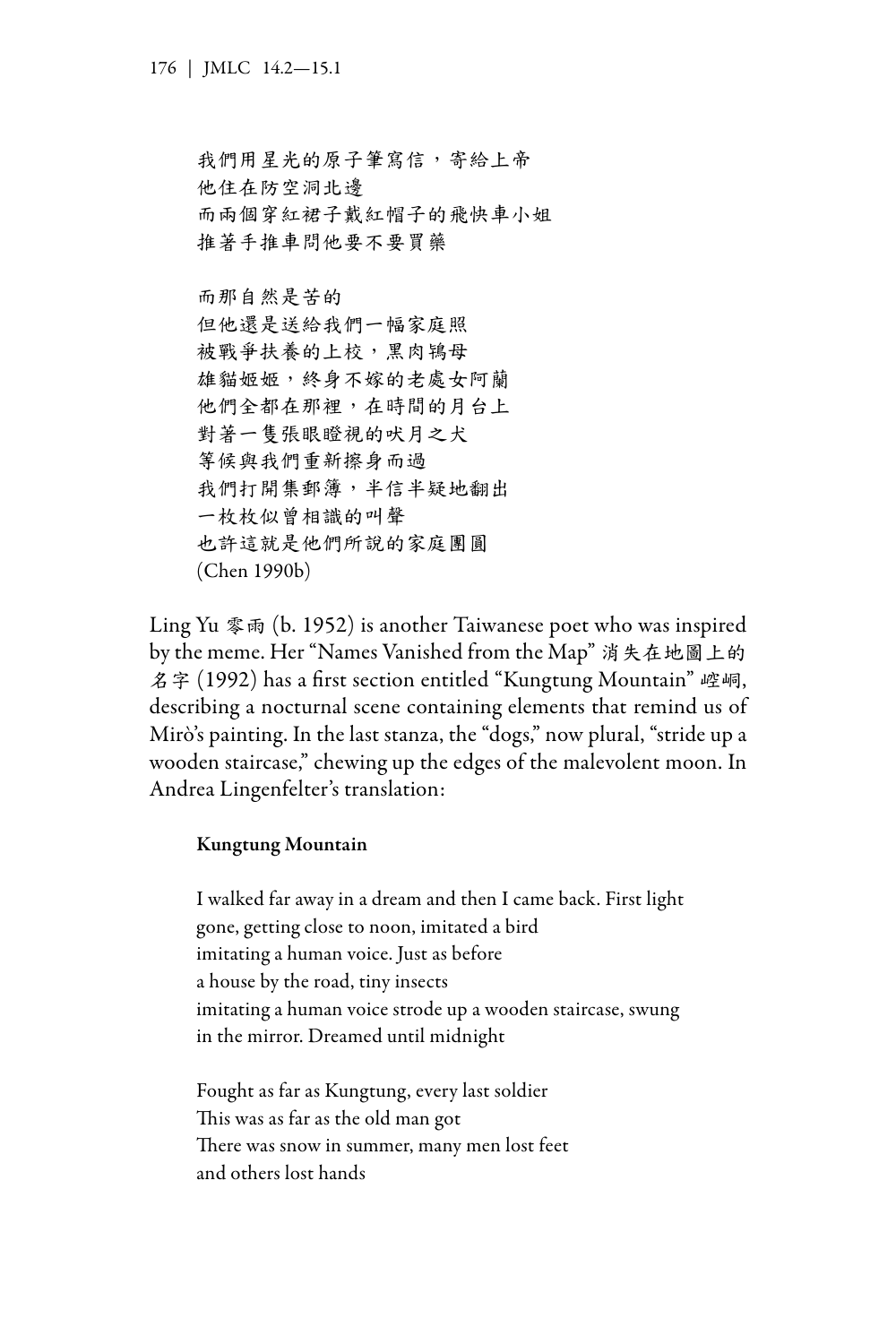Those who lost their heads were all left on Kungtung. Today the old man has lost his admission ticket

Kungtung. The number of hotels here keeps growing some people collect admission tickets, souvenirs and there is also a reenactment of that year's battle Push the map to the north the north is already nearing the horizon as distant as the sky

People with birthmarks on their faces are searching for relatives as are people with tattoos Those marks ring their eyes, as if they'd been born with the third eye, or they had dreamed too much

Dogs howl A certain kind of dream often appears on nights when the moon is full. Stride up a wooden staircase, peer at my own shadow Now the moon with edges gnawed sharp by the dogs is like a malevolent dream, wandering far enough away and then turning back around (Ling 1992, 326–27)

## 崆峒

夢走得很遠又回來。黎明 過了,接近中午時分,模仿鳥 在模仿人語。依然 街上一棟房子,螻蟻 模仿人聲 跨過木質樓梯,在鏡子裡 懸盪。夢到午夜

戰到崆峒,最後一兵一卒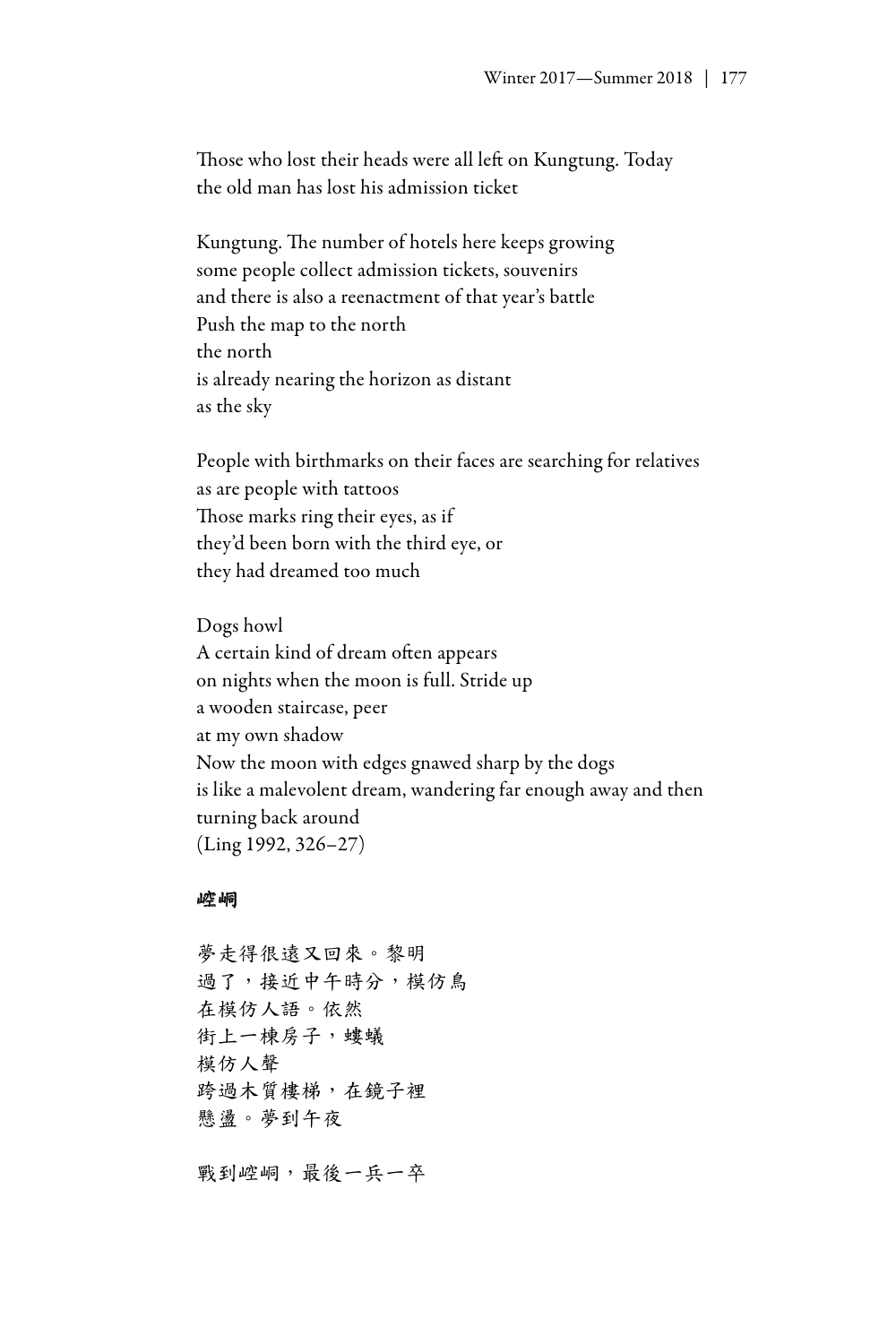這是老人到過最遠的地方 夏天有雪,遺失 腳的人很多也有人遺失 手,遺失頭顱的人 都留在崆峒。今天 老人遺失一張入場券

崆峒。這裡旅館 愈來愈多有些人搜集入場券 紀念品還有表演那一年的戰役 把地圖推向北方 北方 已經接近地平線 天空 那樣遠

臉上有胎記的人尋找親人 有刺青的人也是。 它們包圍著眼睛,好像 從胎裡帶來獨具的慧眼,或者 夢做得過多

狗狂吠 有一種夢時常出現 月圓之夜。跨過 木質樓梯,張望 自己的影子 這時為狗所噬的月亮邊緣銳利 彷若一個惡質的夢走得夠遠卻 又轉過身來 (Ling 2001, 439–40)

The dogs do not identify with the persona/e, yet they peer at her shadow. The scene in the last stanza is reminiscent of Miró, but the overall signification is itinerated, with images adapted and transcreated in a way that frees the text from a relationship of closed conversion from a non-verbal sign system to a verbal one.

My last text in this transcreative journey is Dutch sound poet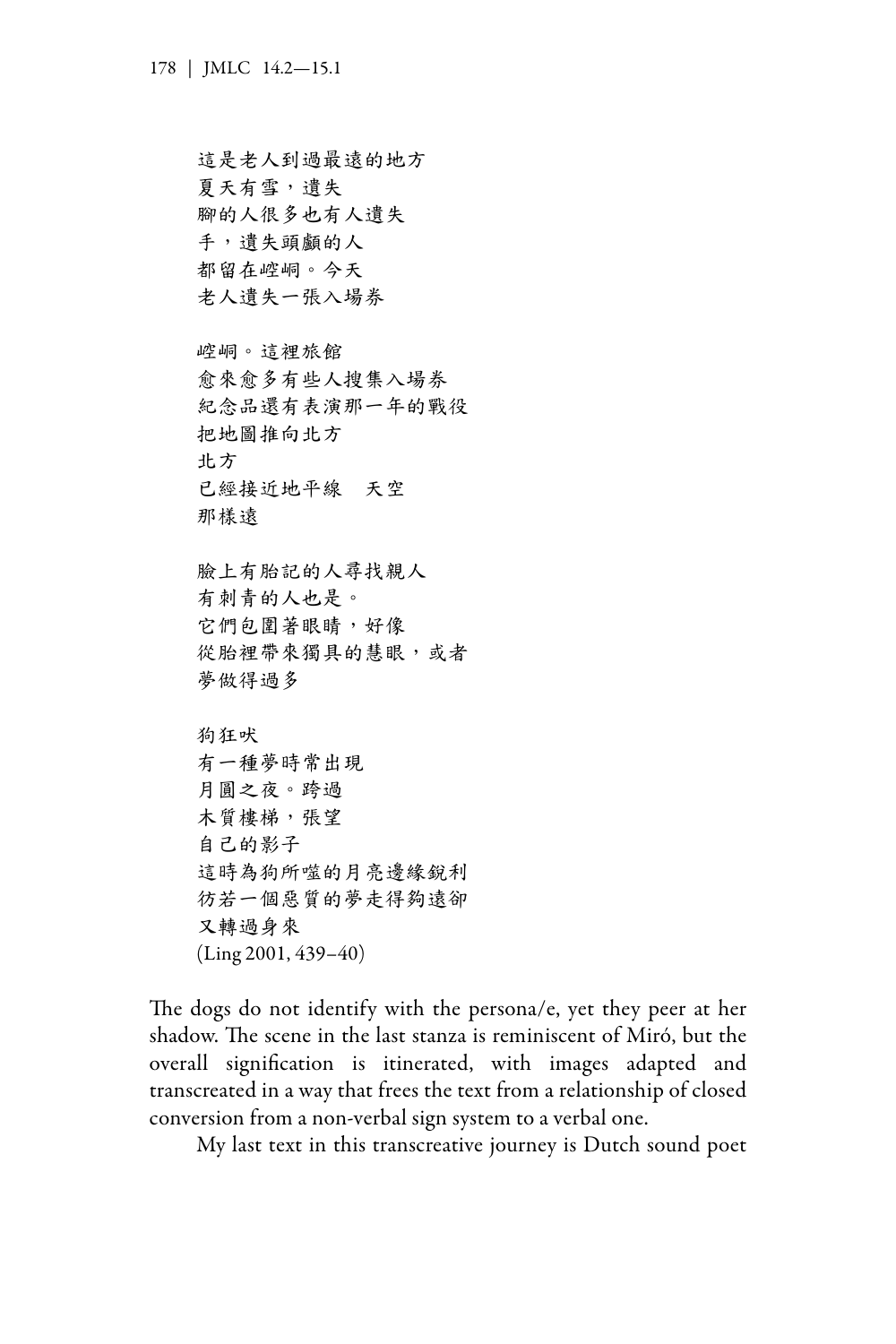Jaap Blonk's piece "Dog Yapping at the Moonlight" (2017).<del>'</del> The size and the sound of the dog have changed: it does not bark, but it yaps. Its "downscaling" amplifies the sense of its frustration and ineffective protest, and even allows for a comical effect within the general pathos of the meme. When the poem is performed, the dog's / poet's tragically uncomprehended remonstration is generally met with laughter by the audience. Meanwhile, the fact that this six-minutelong sound poem does not contain a single word, but only barks, will hopefully help to sustain the argument I want to make below.

## Questions, Hypotheses and Tentative Answers

The meme of a dog barking at the moon goes back a long time and has generated excitement in various places around the world, as testified by the large number of texts that adopt it, adequate it, inadequate it and transcreate it. Art and literature constitute bodies of knowledge that make a particular kind of sense within their "native" environment (language, culture, society), and may well make another kind of sense when translated into other cultures. Following Wittgenstein's argument on private language (Wittgenstein 1986, 100–1), we can conceptualise all these literary and artistic soundimages of dogs barking at the moon as boxes, whose content is only known to the individual poet or artist. It is quite possible that everyone has something different in their boxes. One might even imagine the content of a box as constantly changing, or the box as being empty. But how does anyone know that "dog barking at the moon" *means* anything, or refers to an actual thing or an actual matter? Not from others, for one cannot ever look into the boxes of the others; and not from oneself, since all one can know is what is in one's own box. If individual box-owners make claims about their dogs barking at the moon (for example, that they know what "a dog barking at the moon" is or means, by looking in their own box), doesn't this presuppose that they believe that this has a use for *all* the box-owners? If they fail to agree on the meme's ontology or its

<sup>4</sup> Because of the obvious limitations of the printed medium, I refer to the BBC4 website <http://www.bbc.co.uk/programmes/b08fgwyn> for a performed version of this poem given by the British poet Astrid Alben in March 2017.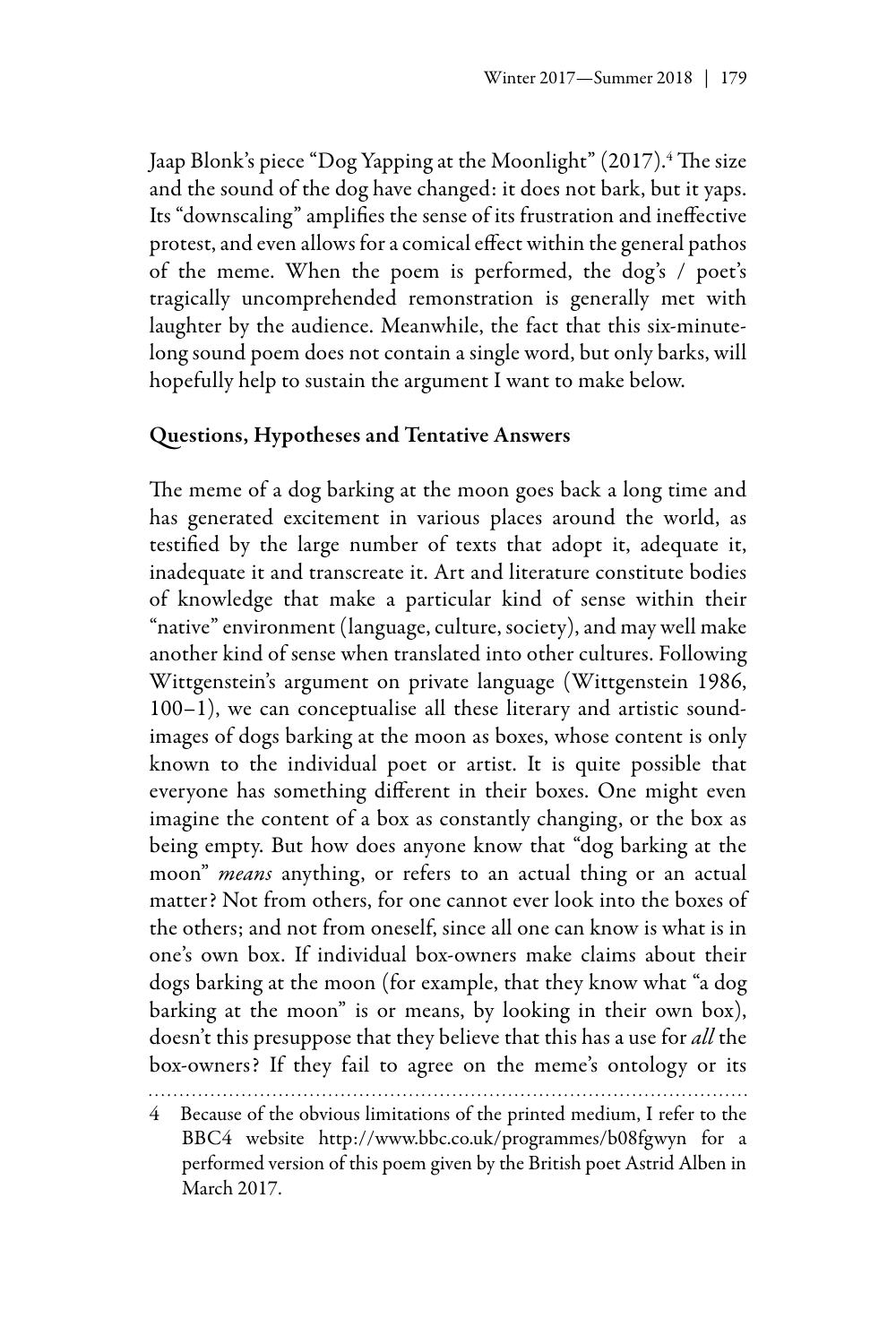meaning, it starts to look like a private language, not a language of communication.

So: is there something in the image of the dog barking at the moon that is globally telling? Is there something in the nature of dogs and their barking at the moon that warrants the attribution of stable properties to the meme and renders its interpretation justifiably consistent across the globe? Crucially, the remarkable possibility to which the meme calls attention is that the sound-image itinerates from one culture to another and is intelligible *in spite of* the differences. Does the meme's recurrence in a range of disparate texts conjure up a vision of a pre-Babel universal language of soundimages? Can more perceptual media such as the visual and the aural guarantee a (relative) homogeneity of interpretation? Is there one archetypal interpretation?

I am afraid not. All the texts reviewed above feature a dog barking at the moon, but what is there beyond the specifics of the individual dogs, moons, ladders? Following the idea foregrounded by Naoki Sakai in *Translation and Subjectivity: On "Japan" and Cultural Nationalism* (1997), I see these transcreations as practices that produce difference because they are affected by the incommensurability of their cultures and traditions. But I also see that every one of the transcreations expands the meaning of the meme, thus enabling more breadth and depth in our knowledge of the meme—and of the world.

\*

According to Emily Apter (2013, 2–7), because of the impetus given to world literature studies by scholars such as Pascale Casonava (2004), David Damrosch (2003), Franco Moretti (1998) and Wai Chee Dimock and Lawrence Buell (2007), translation has often been seen as something inherently good. Conversely, Apter advocates a revaluation of the importance of the untranslatable, of the "wrong" translation and of incommensurability. She warns us against a tendency in world literature studies of relying on equivalence and cultural commensurability, or on the celebration of differences that are nationally and ethnically branded for market purposes. The kind of translation she has in mind bespeaks a "pragmatic approach" that asserts transparency and reinforces monolingualism, as she has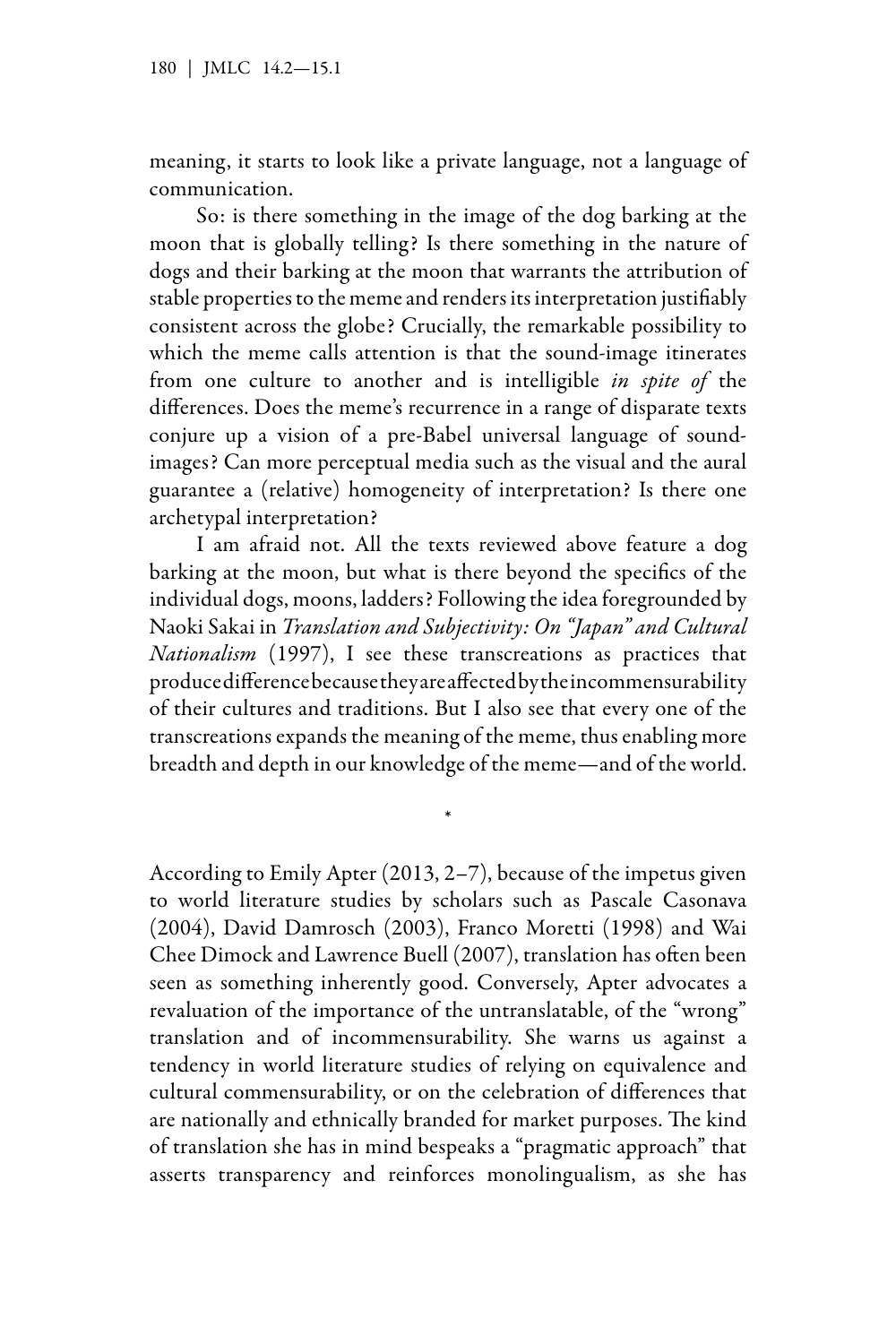previously pointed out in a 2010 essay entitled "Philosophical Translation and Untranslatability" (52–55).

The nomadic itineration of the texts juxtaposed in this essay shows that allusions and intertextual connections, semiotic and nonsemiotic features, are consumed and adapted as they become part of a new painting or a new poem, adding to its complexity and helping it to develop its own ambiguities (needless to say, translations such as those included in this essay add to the play of refraction developed in such transcreations). By absorbing the meme, the new work makes it autochthonous, while reaffirming the need for a dialogical relationship with the global, in the same spirit of the theory and practice of transcreation as that proposed by the Noigandres group of concrete poets in the 1950s and 1960s. According to this group of Brazilian poets, who include Haroldo and Augusto de Campos, Décio Pignateri and Waldemar Cordeiro, transcreation should be an anthropophagic act that forcibly absorbs a Western (sacred) original into the indigenous. The process recognizes a poetic legacy that needs to be expropriated and appropriated through translation, in order to bring cultural productions by a minority to the fore of a poetics of a modernity that has primarily been construed to fit Western parameters (A. d. Campos 1978; H. d. Campos 1986).

Clearly, in the light of the anthropophagic approach, translation as transcreation is a vehicle that communicates its own limitations, and a tool of resistance to the homogenizing impulses of world literature. It is a violent act of parricidal dis-memory because it appropriates elements from sacred texts by dominant authors. However, based as it is on fragmentation, incomprehension and opposition, this violent act of translation does not affirm monolingualism, as do translations with what Apter calls the "pragmatic approach" that the market celebrates. Instead, transcreation challenges existing power relations by wearing out cultural soliloquy and reclaiming the right to appropriate texts by dominant authors.

As a translation strategy, the process of transcreation has been defined by Joyce Liu as "surrealist collage," in the "mode of the glance." In her essay "Palace Museum vs. the Surrealist Collage: Two Modes of Construction in Modern Taiwanese Ekphrasis Poetry," she distinguishes between what she calls "the mode of the gaze" and the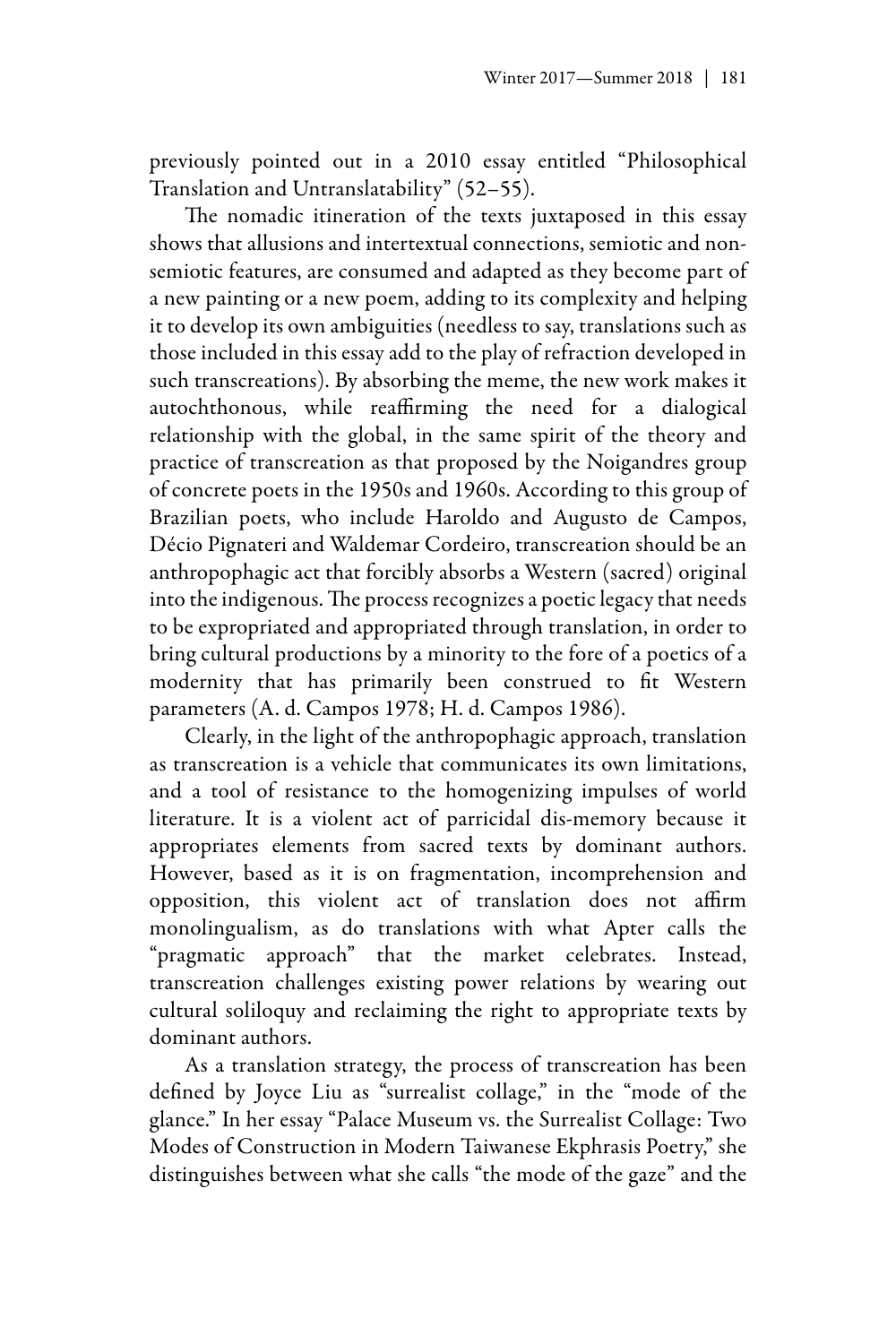"mode of the glance." According to Liu, the former speaks about Chinese visual art, giving "a spatialized representation and relocation of the poets' temporal memories of the historical China"; while in the latter mode, "poets invoke western avant-garde artists […], and re-organize their interpretation of the western paintings through a collage of dissociated images […], selecting random details, piling them up in an irrational and illogical manner" (Liu 1997, 935). The connection made by Liu between Chen Li and Miró is strengthened by her identification of the same surrealist creative technique, in which ideas are developed unconsciously, irrationally and illogically, across the two artists.

\*

Dogs barking at the moon remain heterogeneous in their status and their origin. I hold them to be translations, but translations of what? Why do artists and writers use them so often? Does the meme appear in so many artistic and poetic works because as an *alogon* animal outside *logos*, incommunicable—a dog is capable of expression by sensorial means rather than rational means? Derrida seems to suggest that non-human animals appear in poetry so often because their *alogos* exceeds language, rather than being a deprivation. For Derrida, the non-human animal is a "wholly other" with a kind of secret energy that enlivens the senses and offers a glimpse into the "abyssal limit of the human" (Derrida 2002, 381).

Hagiwara, in an essay on animals that are instinctively drawn to moonlight, remarks: "the phenomenon belongs to the primeval mystery of life shared by *all creatures*" (emphasis added). He coins the term *jōshō* "emotimage" by conjoining the word *jō* (emotion) and *shō* (image), and considers poetry and music as the two arts that are capable of probing into that primeval mystery of life (Ueda 1983, 153). The quotation shows that for Hagiwara animals in poetry and music do not just connote the kind of sympathetic identification frequently found in narrative fiction. For him, animals enable the poet to abandon presumptive and rational understanding, discard knowledge and be invested with primeval energy.

Be all that as it may, I submit that it is the dog's barks, not the dog, that fascinate poets and artists. This sound-image functions as a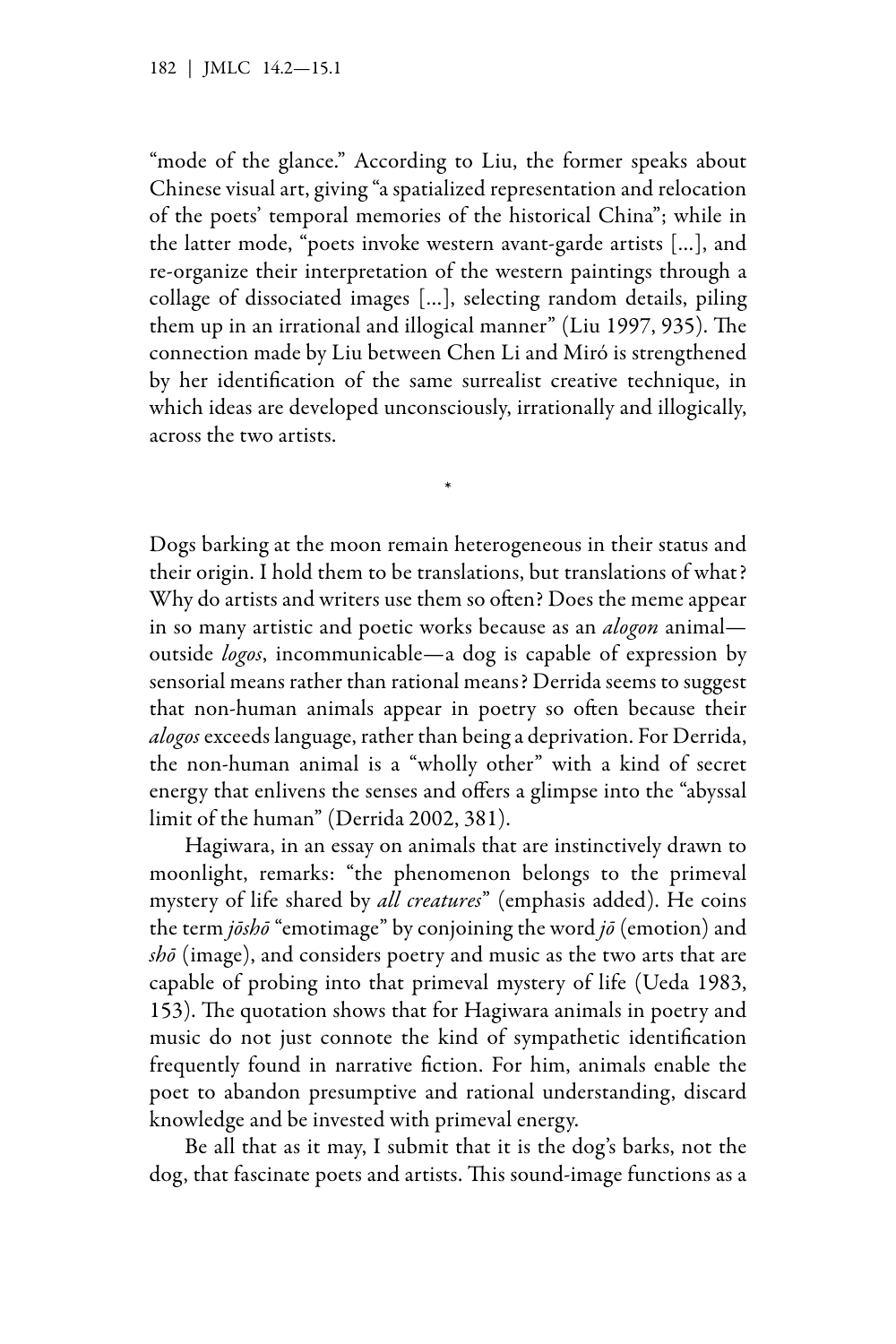learnt replacement for the unlearnt, animal, non-linguistic expression of feelings such as desire or pain. Because there is no universality in the subjective experience of feelings, it is only through naming that we can "know" what kind of feeling we are experiencing (e.g. anger, happiness, sorrow). The barks, however, incommensurable with human language, still guarantee a conceptual disconnection from transparent communication. Thus the poet uses the dog to emit an inarticulate sound indicating a trauma of language above all, because it is there to witness the limits of language, the fear of inexpressiveness, faced with which the poet is powerless and unable to make herself known; or a sound in which what the poet expresses is beyond her control. As a sound-image, the dog barking at the moon can be understood as culture-independent disruption, a moment of dissent, a request that goes unanswered. Ultimately, it manifests desire and frustration, remaining at the foot of the ladder or disappearing from sight. Its barking is a private language that no one else understands because it means to the dog alone.

## References

- Apter, Emily. 2010. "Philosophical Translation and Untranslatability: Translation as Critical Pedagogy." *MLA Profession* 53–55.
- —. 2013. *Against World Literature: On the Politics of Untranslatability.* London: Verso.
- Bai, Ling 白靈. 2016. *Xinshi shijia lun* 新詩十家論 [Ten essays on new poetry]*.* Taipei: Xiuwei 秀威.
- Blonk, Jaap. 2017. *Yapping at the Moonlight.* Performed by Astrid Alben. March. Accessed August 15, 2017. http://www.bbc.co. uk/programmes/b08fgwyn.
- Campos, Augusto de. 1978. "Revistas Re-vistas: Os Antropófagos." In *Poesia, antipoesia, antropofagia*, 107–24. São Paulo: Cortez e Morães.
- Campos, Haroldo de. 1986. "The Rule of Anthropophagy: Europe under the Sign of Devoration." *Latin American Literary Review* 14 (27): 48–60.
- Casonava, Pascale. 2004. *The World Republic of Letters.* Translated by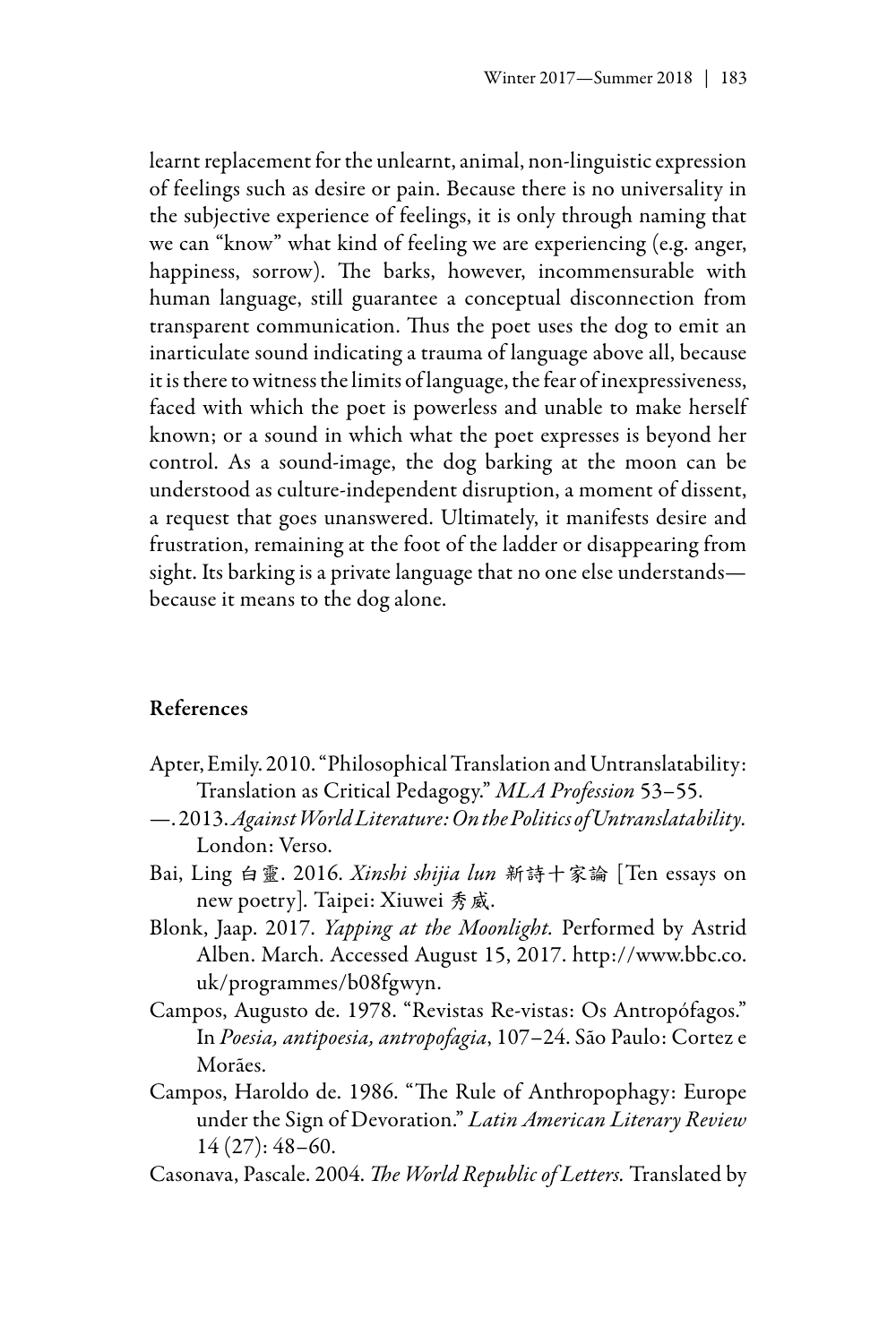M.B. DeBevoise. Cambridge, MA and London: Harvard University Press.

- Chen, Li 陳黎. 1990a. "Fei yue de quan 吠月的犬 [Dog barking at the moon]." Translated by Fen-ling Chang 張芬齡. Accessed September 27, 2017. http://faculty.ndhu.edu.tw/~chenli/ book4.htm#A.
- —. 1990b. "Fei yue de quan 吠月的犬 [Dog barking at the moon]." Accessed September 27, 2017. http://tinyurl.com/y7lu48y8.
- Damrosch, David. 2003. *What is World Literature.* Princeton and Oxford: Princeton University Press.
- Deleuze, Gilles, and Félix Guattari. 1988. *A Thousand Plateaus. Capitalism and Schizophrenia.* Translated by Brian Massumi. London and New York: Continuum.
- Derrida, Jacques. 2002. "The Animal that therefore I Am." Translated by David Wills. *Critical Inquiry* 28 (2): 369–481.
- Dimock, Wai Chee, and Lawrence Buell. 2007. *Shades of the Planet: American Literature as World Literature.* Princeton and Oxford: Princeton University Press.
- Goya, Francisco. 1819–1823 ca. *El perro* [Dog barking at the moon]. Accessed August 15, 2017. http://tinyurl.com/y7mccznh .
- Hagiwara, Sakutaro. 2014. *Cat Town.* Translated by Hiroaki Sato. New York: New York Review Books.
- Haring, Keith. 1982. *Untitled.* Accessed August 15, 2017. http:// tinyurl.com/y7hucmvo.
- Ishikawa, Takuboku. 1934. "Wreath of Smoke. Part 1." In *A Handful of Sand*, by Takuboku Ishikawa, translated by Shio Sakanishi, 39–42. Boston, MA: Marshall Jones Company.
- Ji, Xian 紀弦. 1993. *Selected Poems of Ji Xian.* Zhongguo fanyi chubanshe 中國翻譯出版社.
- —. 2000. "Fei yue de quan 吠月的犬 [Dog barking at the moon]." In *Frontier Taiwan. An Anthology of Modern Chinese Poetry*, edited by Michelle Yeh and N.G.D. Malqvist, translated by Denis Mair, 76–77. New York: Columbia University Press.
- —. 2008. *Ji Xian ji* 紀弦集 [ Ji Xian's collection]. Taipei: Guoli Taiwan wenxue guan 國立台灣文學館.
- Klee, Paul. 1928. *Howling Dog.* Accessed August 15, 2017. http:// tinyurl.com/y7ueh6gl .
- n.d. *Ladder to the Moon.* Accessed September 24, 2017. http://www.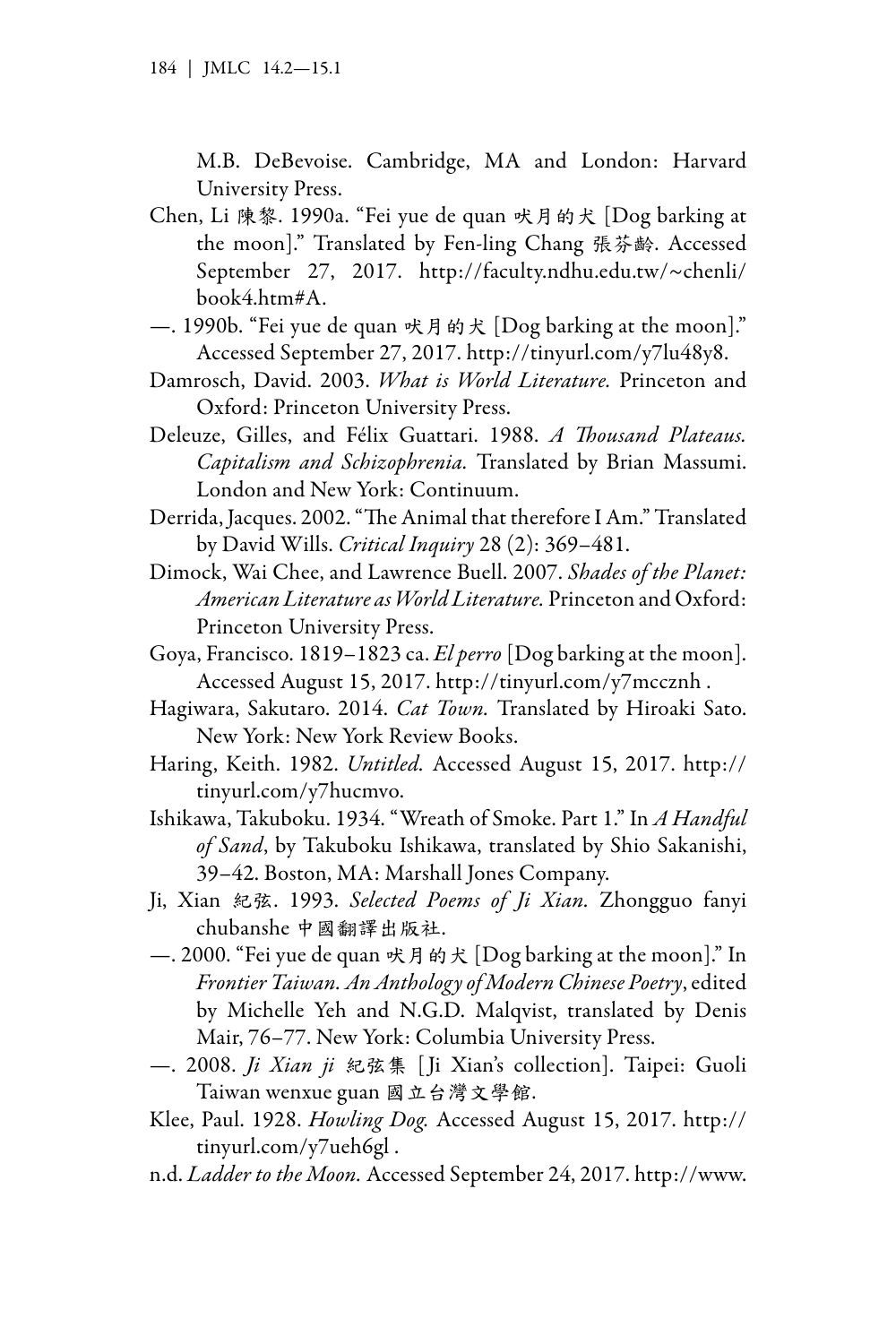laddertothemoon.co.uk/.

- Ling, Yu 零雨. 1992. "Names Vanished from the Map." In *Frontier Taiwan: An Anthology of Modern Chinese Poetry*, edited by Michelle Yeh and N.G.D. Malmqvist, translated by Andrea Lingenfelter, 326–27. New York: Columbia University Press.
- —. 2001. "Xiaoshi zai ditu shang de mingzi 消失在地圖上的名字 [Names vanished from the map]." In *Ershi shiji Taiwan shixuan*  二十世紀台灣詩選 [Selection of Taiwanese poetry from the twentieth century], edited by Yueran Ma 馬悅然, Mi Xi 奚密 and Yang Xiang 向陽, 439–40. Taipei: Maitian 麥田.
- Liu, Joyce. 1997. "Palace Museum vs. the Surrealist College: Two Modes of Identity Construction in Modern Taiwanese Ekphrastic Poetry." *Canadian Review of Comparative Literature* 24 (4): 933–46.
- Moretti, Franco. 1998. *Atlas of the European Novel 1800–1900.* London and New York: Verso.
- Nietzsche, Friedrich. 2005. *Thus Spoke Zarathustra.* Translated by Graham Parkes. Oxford and New York: Oxford University Press.
- O'Keeffe, Georgia. 1958. *Ladder to the Moon.* Accessed August 15, 2017. http://tinyurl.com/ydhc5v7q .
- Robinson, Roxana. 1989. *Georgia O'Keeffe: A Life.* New York: HarperCollins.
- Rosenblum, Robert. 1988. *The Dog in Art. From Rococo to Postmodernism.* New York: Harry N. Abrams.
- —. 2006. In *Best in Show. The Dog in Art from the Reinaissance to Today*, edited by Edgar Peters Bowron, Carolyne Rose Rebbert, Robert Rosenblum and William Second. New Haven and London: Yale University Press.
- Runge, Philipp Otto. 1800 ca. *Dog Barking at the Moon.* Accessed August 15, 2017. http://tinyurl.com/yav2jhdj.
- Sakai, Naoki. 1997. *Translation and Subjectivity: On "Japan" and Cultural Nationalism.* Minneapolis, MN: University of Minnesota Press.
- Shakespeare, William. 1832. "Julius Caeser." In *The Dramatic Works of William Shakespeare*, edited by Charles Henry Wheeler, 30– 50. London: Fisher, Son & Co.
- Shang, Qin 商禽. 2006. "Amiba didi 阿米巴弟弟 [My amoeba kid